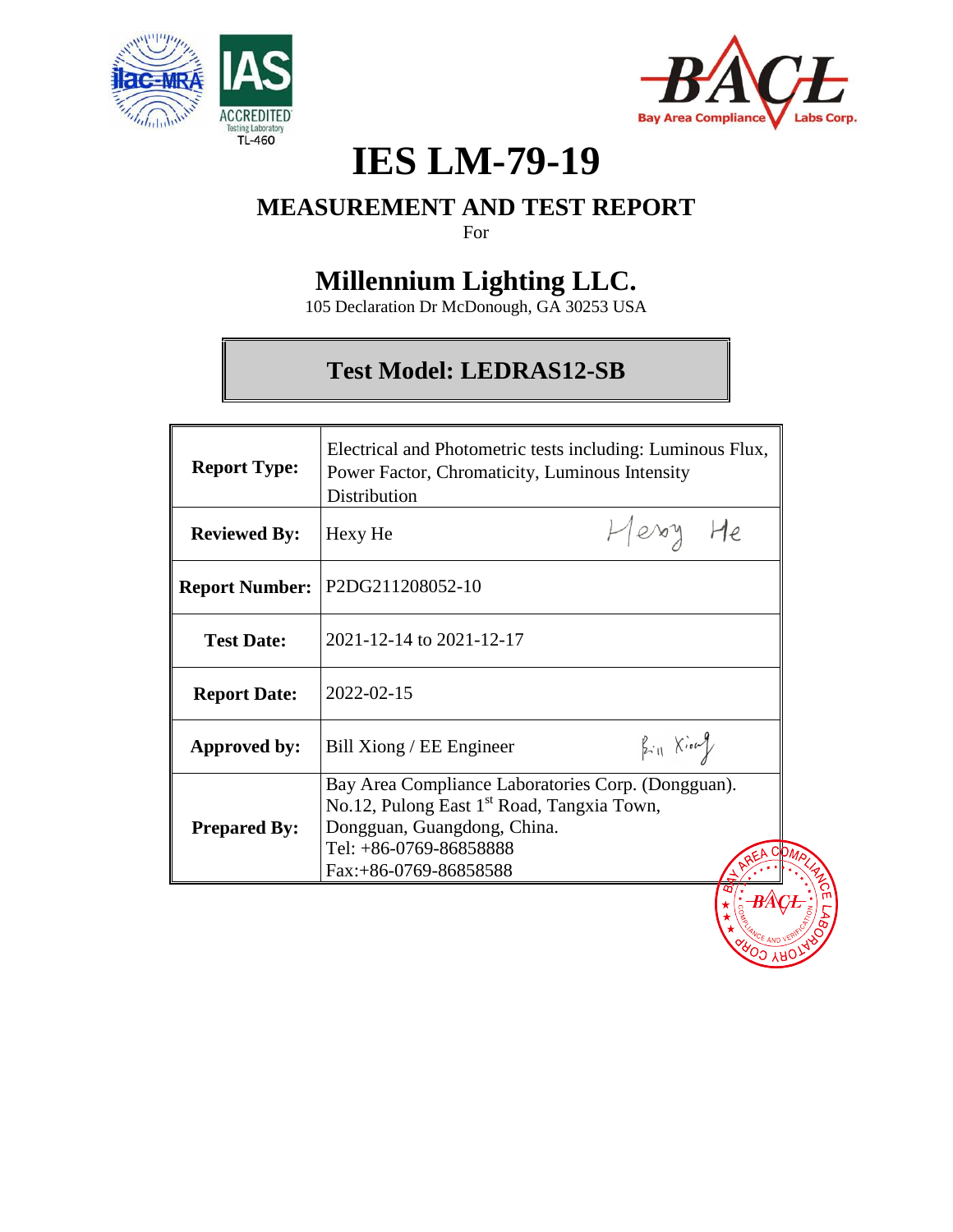

# 1. Product Description

#### **General Information:**

One test sample was in good condition and received on 2021-12-08, and used for testing.

| Model Tested:               | LEDRAS12-SB                    |
|-----------------------------|--------------------------------|
| Manufacturer:               | Millennium Lighting LLC.       |
| Brand Name:                 | Millennium                     |
| <b>Product Designation:</b> | 12"LED angle shade fixture SY1 |
| Burning Time Before Test:   | 0hour(For New Products)        |

#### **#Rated Values:**

| Rated Voltage/Frequency: | 120 V AC 60Hz                |
|--------------------------|------------------------------|
| Rated Power:             | 11W                          |
| Nominal CCT:             | 3000K                        |
| Nominal Lumen Output:    | 800Im (for LED Light Engine) |
|                          |                              |

### 2. Standards Used

- ANSI/IES LM-79-19: Approved method :Optical and Electrical Measurements of Solid-State Lighting Products
- ANSI C82.77-10-2014: Harmonic Emission Limits Related Power Quality Requirements for Lighting
- IES TM-30-18: IES Method for Evaluating Light Source Color Rendition (This method is not in IAS accreditation scope)

| 3. Description of Test Equipment |  |  |
|----------------------------------|--|--|
|                                  |  |  |

| <b>Device</b>                                           | <b>Manufacture</b> | <b>Model No</b>    | <b>Serial No</b>  | <b>Calibration date</b> | <b>Calibration due</b><br>date |
|---------------------------------------------------------|--------------------|--------------------|-------------------|-------------------------|--------------------------------|
| 2.0m integrating<br>sphere                              | <b>EVERFINE</b>    | <b>R98</b>         | 11010018          | 2021-09-27              | 2022-09-26                     |
| spectroradiometer                                       | <b>EVERFINE</b>    | <b>HAAS-2000</b>   | G112048TS81331121 | 2021-09-27              | 2022-09-26                     |
| <b>Digital Power</b><br>Meter                           | <b>EVERFINE</b>    | PF2010A            | 1011004           | 2021-09-27              | 2022-09-26                     |
| Digital CC&CV DC<br>Power Supply                        | <b>EVERFINE</b>    | WY305-V1           | 1101047           | 2021-06-30              | 2022-06-29                     |
| Standard Light<br>Source                                | <b>EVERFINE</b>    | D <sub>204</sub>   | N/A               | 2021-10-15              | 2022-10-14                     |
| Special zero-<br>voltage<br>synchronous<br>switching AC | <b>EVERFINE</b>    | <b>DPS1010-YF</b>  | 1011001T          | 2021-01-04              | 2022-01-03                     |
| <b>AC POWER</b><br><b>SUPPLY</b>                        | <b>EVERFINE</b>    | <b>VPS1030 PWM</b> | 1012017           | 2021-01-04              | 2022-01-03                     |
| Digital CC&CV DC<br>Power Supply                        | <b>EVERFINE</b>    | WY12010            | 1009009           | 2021-01-04              | 2022-01-03                     |
| Digital power<br>meter                                  | YOKOGAWA           | WT-210             | 91j926132         | 2021-01-04              | 2022-01-03                     |
| full-field speed<br>goniophotometer                     | <b>EVERFINE</b>    | GO-R5000           | YG108492N10120001 | 2021-03-12              | 2022-03-11                     |
| wireless remote<br>thermohygrometer                     | N/A                | 433MHz             | N/A               | 2021-04-27              | 2022-04-26                     |
| <b>Standard Light</b><br>Source                         | <b>EVERFINE</b>    | D908               | 1012003           | 2021-10-15              | 2022-10-14                     |

Report No. P2DG211208052-10 Page 2 of 20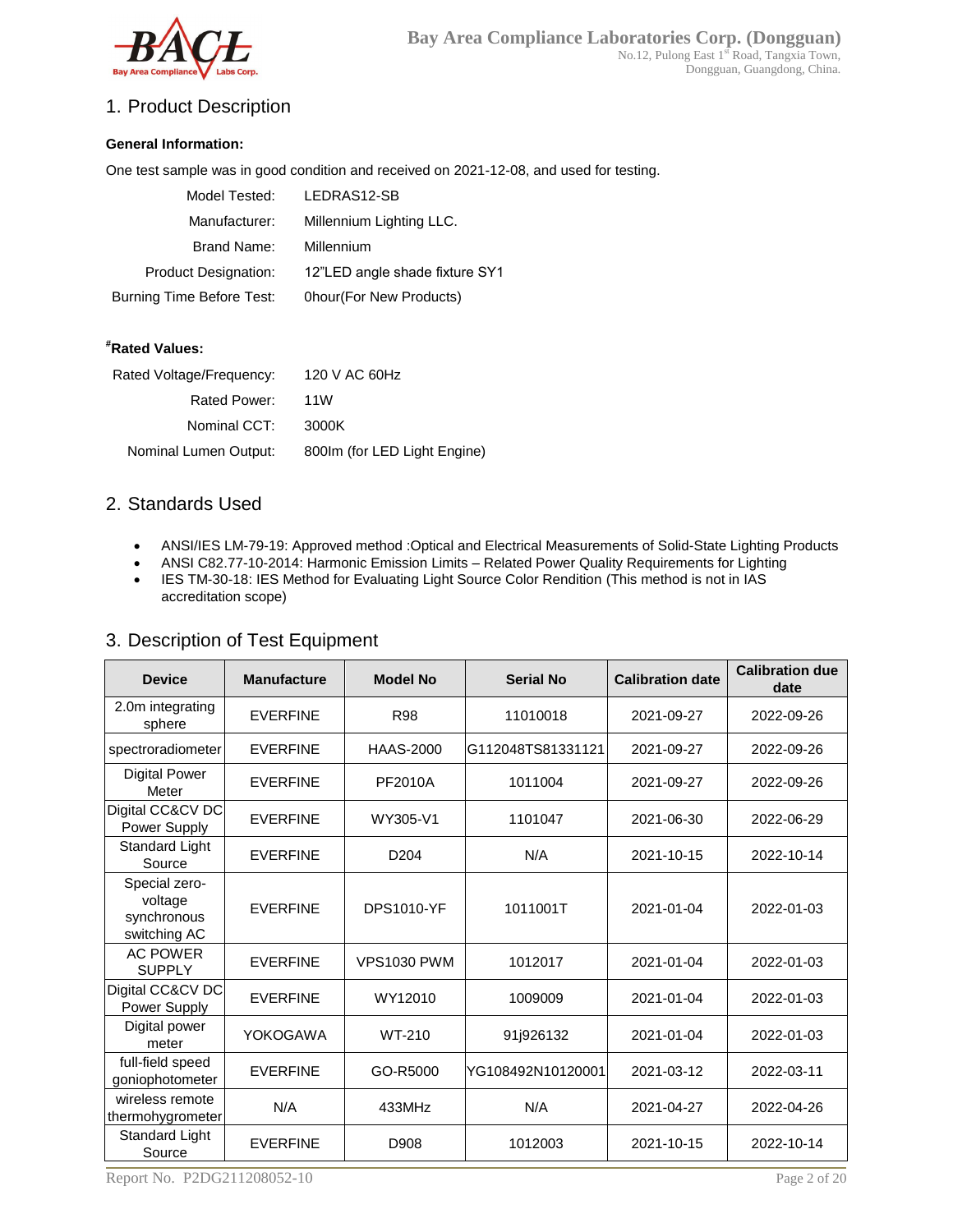

Statement of Traceability: Bay Area Compliance Laboratories Corp. (Dongguan) attested that all calibration has been performed using suitable standards traceable to National Primary Standards and International System of Units (SI).

#### 4. Test Method

Product was tested with no seasoning. All stabilization and measurements were made in compliance with ANSI/IES LM-79-19. The product was operated at rated voltage or at voltage required by manufacturer. The ambient temperature of the sample was maintained at 25°C±1.2°C during measurement. And relative humidity is maintained between 10% and 65%.The air flow around the SSL product is less than 0.2m/s.

#### **Integrating Sphere System**

The system includes AC power source, digital power meter, DC power supply, Spectroradiometer, and integrating sphere. The integrating sphere system is calibrated by standard spectrum light source before measurement.

4π geometry was used during measurement. The product was operated in its intended orientation in application and was recorded in this report.

The uncertainty of the light output (luminous flux) measurements is  $U=2.1\%$  (K=2), at the 95% confidence level. The uncertainty of the correlated color temperature measurements is U=22K (K=2), at the 95% confidence level. The uncertainty of the CRI is U=2.1(K=2), at the 95% confidence level.

The uncertainty of power meter AC current U=0.19 % of rdg, AC Voltage U=0.18% of rdg, Power U=0.46%) (K=2), at the 95% confidence level.

#### **Goniophotometer System**

The goniophotometer system is calibrated by standard light source before measurement.

Type C goniophotometer was used for measuring total luminous flux, luminous intensity distribution, and color spatial uniformity. The product was operated in its intended orientation in application and was recorded in this report. For luminous intensity distribution, The vertical angle (*γ*) test intervals were set no more than 2.5 degree ,The horizontal angle (C plane) test intervals were set no more than 22.5 degree. For color spatial uniformity, The vertical angle (*γ*) test intervals were set no more than 90 degree ,The horizontal angle (C plane) test intervals were set no more than 10 degree

The uncertainty of the luminous intensity is U=2.00% (K=2), at the 95% confidence level.

#### **Fidelity Index and Gamut Index Calculation**

The  $R_i$ ,  $R_q$  was calculated according to IES TM-30-18 by using calculation tools. The calculation was based on the measured SPD from 380nm to 780nm with 1nm intervals. All the colors in this report is for reference only.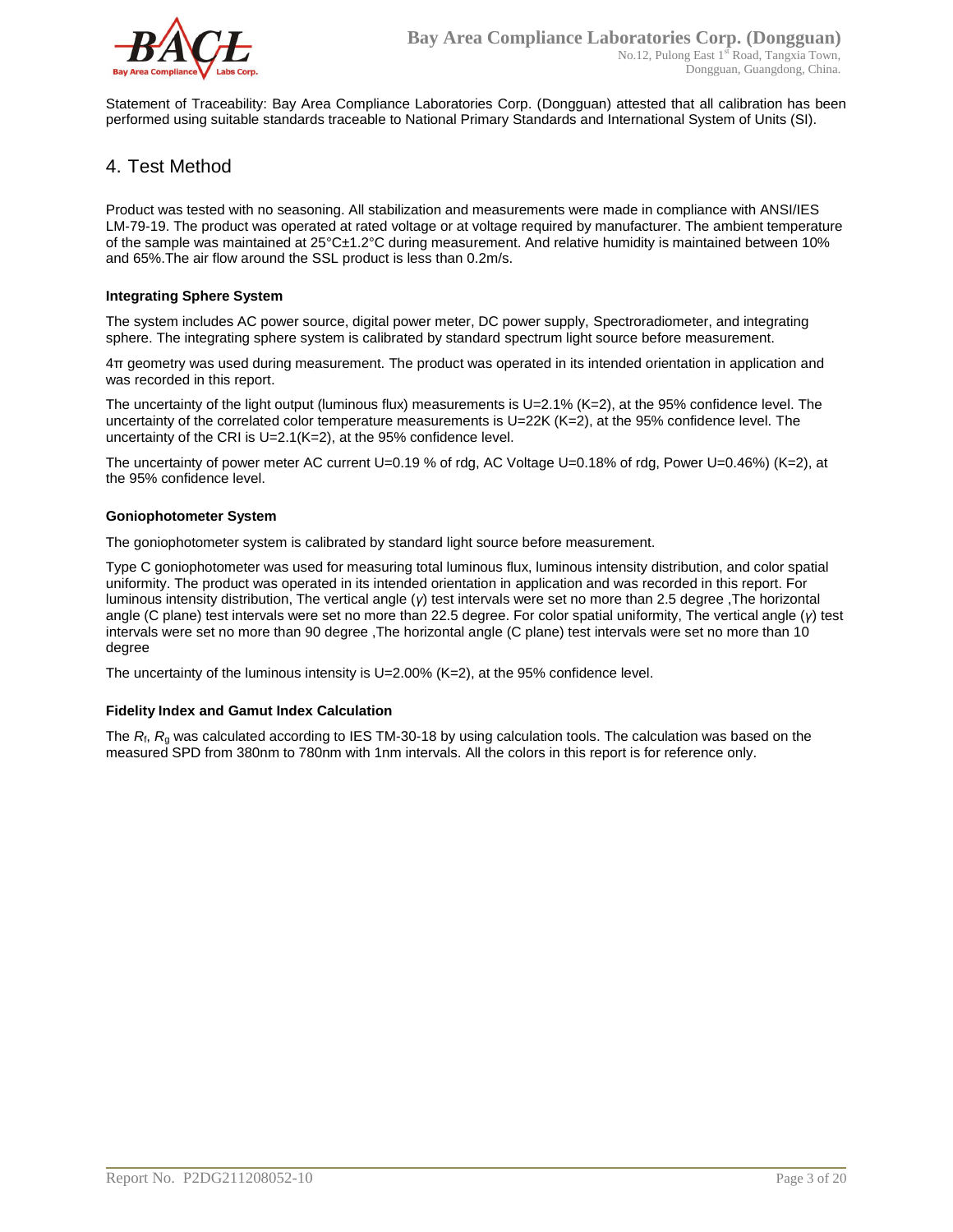

# 5. Test Result

# **[Integrating Sphere System]**

Total operating time for integrating sphere test: **1.0 hour**

Test orientation: **Downward**

### Photometric and Electrical Measurement Result

| Voltage (V) | Frequency (Hz) | Current (A) | Power (W) | Power Factor | ∟uminous<br>Flux(lm) | Efficacy (Im/W) |
|-------------|----------------|-------------|-----------|--------------|----------------------|-----------------|
| 120.0       | 60             | 0.1131      | 12.45     | 0.9169       | 622.15               | 49.97           |

| Radiant Flux (W) | CCT(K) | Duv        |        |        |        |        |
|------------------|--------|------------|--------|--------|--------|--------|
| 2.2018           | 2955   | $-0.00482$ | 0.4331 | 0.3909 | 0.2539 | 0.5155 |





### Color Rendering Index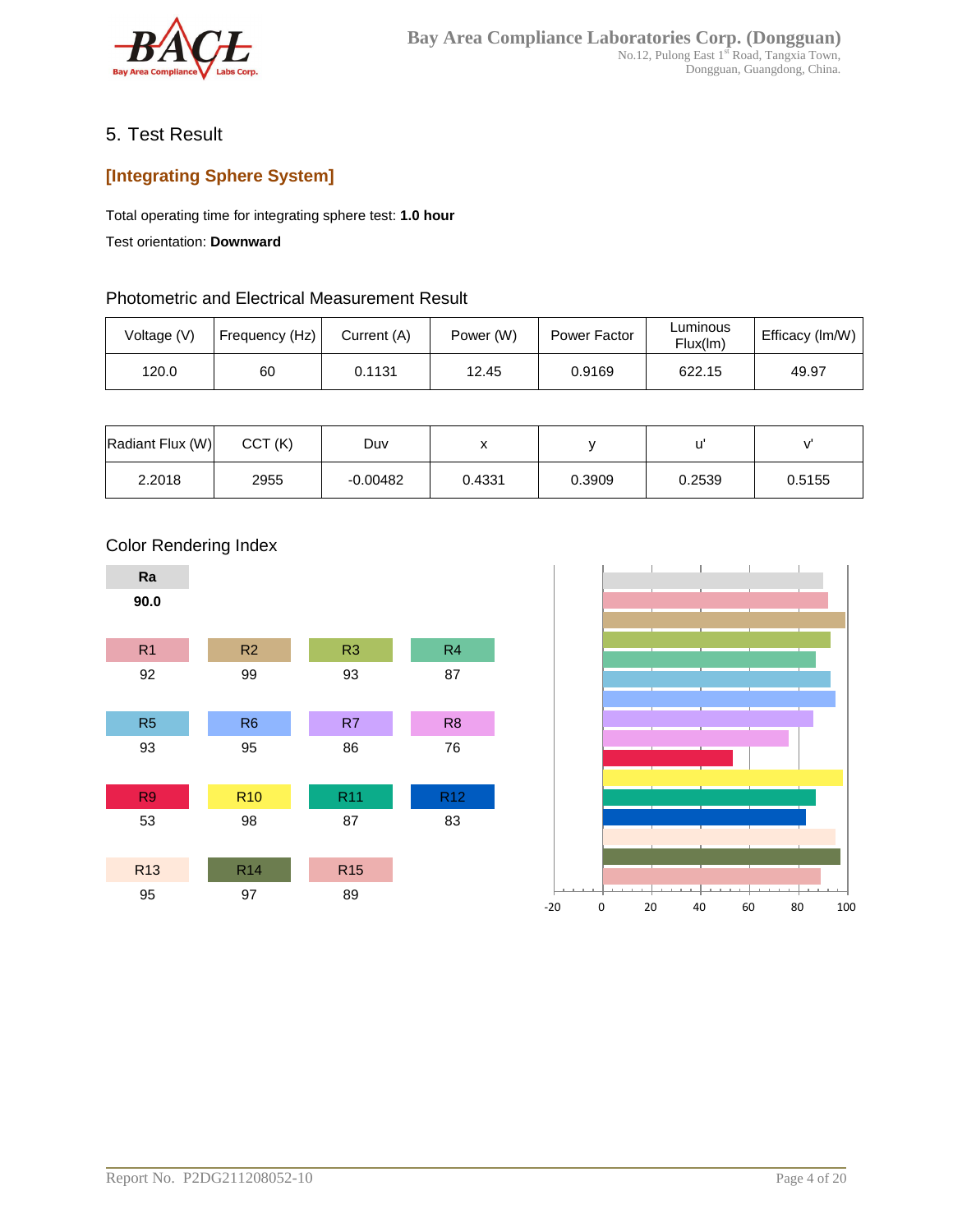

**6**

**11**

**7**

 $R_f$ 

**8**

**9**

No.12, Pulong East 1st Road, Tangxia Town, Dongguan, Guangdong, China.



**5 4**

**89 96**

**10 15**

**12 13**





**1**

*R*g

**16**

**2**

**3**

**14**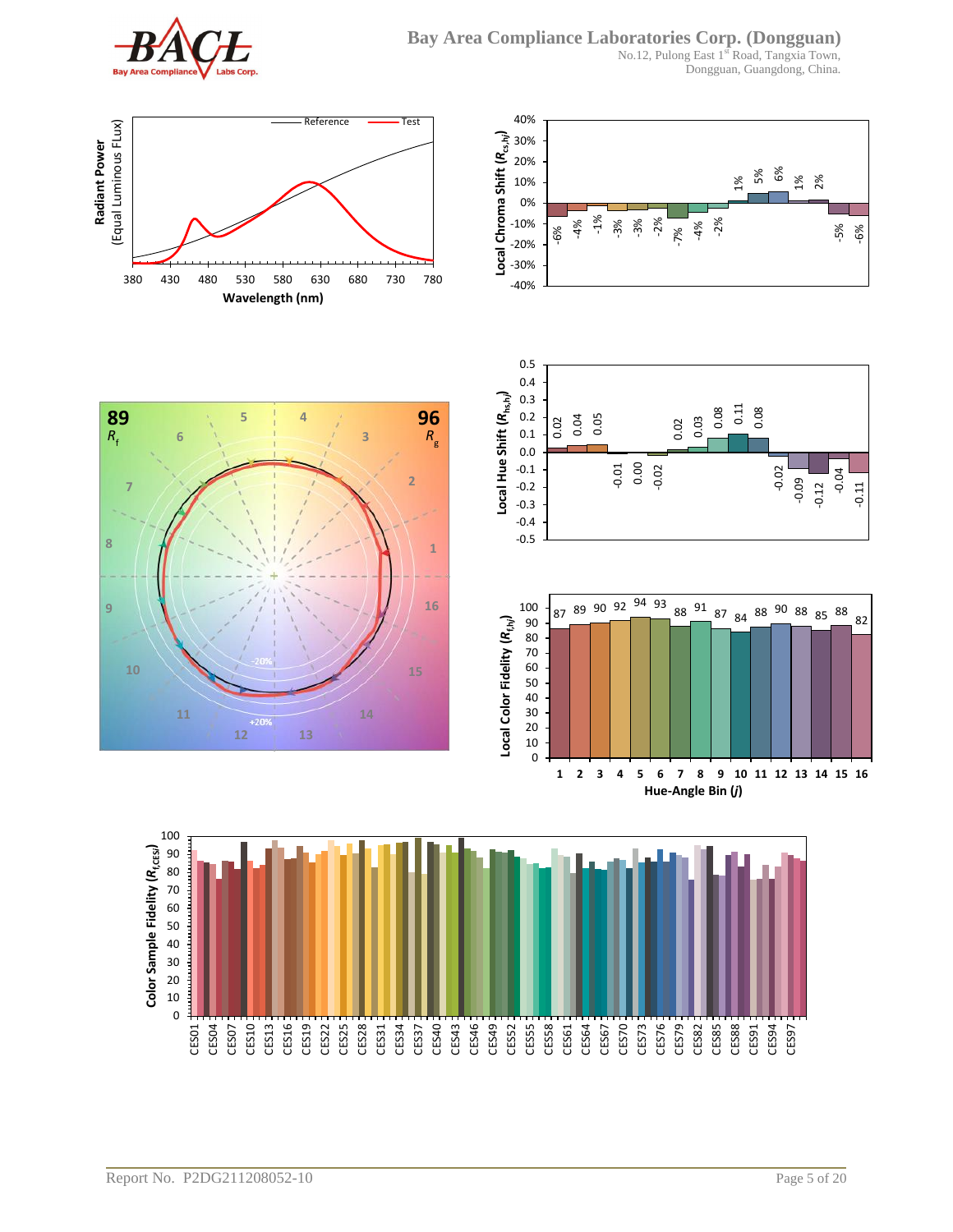

Dongguan, Guangdong, China.



| nm  | mW        | nm  | mW            | nm  | mW        | nm  | mW            | nm  | mW            |
|-----|-----------|-----|---------------|-----|-----------|-----|---------------|-----|---------------|
| 380 | 2.115E-01 | 421 | 4.377E-01     | 462 | 6.972E+00 | 503 | 4.469E+00     | 544 | 7.209E+00     |
| 381 | 1.219E-01 | 422 | 4.760E-01     | 463 | 6.965E+00 | 504 | 4.515E+00     | 545 | 7.268E+00     |
| 382 | 1.439E-01 | 423 | 5.276E-01     | 464 | 6.949E+00 | 505 | 4.572E+00     | 546 | 7.354E+00     |
| 383 | 1.371E-01 | 424 | 5.860E-01     | 465 | 6.879E+00 | 506 | 4.626E+00     | 547 | 7.415E+00     |
| 384 | 1.142E-01 | 425 | 6.328E-01     | 466 | 6.761E+00 | 507 | 4.690E+00     | 548 | 7.507E+00     |
| 385 | 1.128E-01 | 426 | 6.882E-01     | 467 | 6.632E+00 | 508 | 4.740E+00     | 549 | 7.564E+00     |
| 386 | 7.283E-02 | 427 | 7.521E-01     | 468 | 6.522E+00 | 509 | 4.797E+00     | 550 | 7.666E+00     |
| 387 | 1.041E-01 | 428 | 8.185E-01     | 469 | 6.409E+00 | 510 | 4.855E+00     | 551 | 7.728E+00     |
| 388 | 9.297E-02 | 429 | 8.992E-01     | 470 | 6.260E+00 | 511 | 4.928E+00     | 552 | 7.805E+00     |
| 389 | 8.064E-02 | 430 | 9.625E-01     | 471 | 6.106E+00 | 512 | 4.988E+00     | 553 | 7.871E+00     |
| 390 | 8.255E-02 | 431 | 1.049E+00     | 472 | 5.944E+00 | 513 | $5.052E+00$   | 554 | 7.976E+00     |
| 391 | 8.277E-02 | 432 | 1.140E+00     | 473 | 5.843E+00 | 514 | 5.122E+00     | 555 | 8.050E+00     |
| 392 | 6.836E-02 | 433 | 1.227E+00     | 474 | 5.705E+00 | 515 | 5.196E+00     | 556 | 8.134E+00     |
| 393 | 5.510E-02 | 434 | 1.318E+00     | 475 | 5.574E+00 | 516 | $5.252E+00$   | 557 | 8.230E+00     |
| 394 | 6.526E-02 | 435 | 1.444E+00     | 476 | 5.461E+00 | 517 | 5.320E+00     | 558 | 8.308E+00     |
| 395 | 7.931E-02 | 436 | 1.546E+00     | 477 | 5.320E+00 | 518 | 5.391E+00     | 559 | 8.383E+00     |
| 396 | 5.629E-02 | 437 | 1.680E+00     | 478 | 5.209E+00 | 519 | 5.467E+00     | 560 | 8.468E+00     |
| 397 | 6.405E-02 | 438 | 1.791E+00     | 479 | 5.098E+00 | 520 | 5.518E+00     | 561 | 8.576E+00     |
| 398 | 6.614E-02 | 439 | 1.931E+00     | 480 | 4.975E+00 | 521 | 5.592E+00     | 562 | 8.642E+00     |
| 399 | 7.801E-02 | 440 | 2.078E+00     | 481 | 4.883E+00 | 522 | 5.672E+00     | 563 | 8.741E+00     |
| 400 | 8.300E-02 | 441 | 2.243E+00     | 482 | 4.765E+00 | 523 | 5.732E+00     | 564 | 8.840E+00     |
| 401 | 7.705E-02 | 442 | 2.382E+00     | 483 | 4.665E+00 | 524 | 5.803E+00     | 565 | 8.928E+00     |
| 402 | 7.776E-02 | 443 | 2.577E+00     | 484 | 4.574E+00 | 525 | 5.870E+00     | 566 | $9.014E + 00$ |
| 403 | 7.940E-02 | 444 | 2.739E+00     | 485 | 4.509E+00 | 526 | 5.940E+00     | 567 | 9.104E+00     |
| 404 | 8.820E-02 | 445 | 2.949E+00     | 486 | 4.425E+00 | 527 | 6.015E+00     | 568 | 9.207E+00     |
| 405 | 9.939E-02 | 446 | 3.172E+00     | 487 | 4.368E+00 | 528 | 6.066E+00     | 569 | 9.290E+00     |
| 406 | 1.032E-01 | 447 | 3.380E+00     | 488 | 4.329E+00 | 529 | 6.151E+00     | 570 | 9.400E+00     |
| 407 | 1.228E-01 | 448 | $3.605E + 00$ | 489 | 4.277E+00 | 530 | $6.202E + 00$ | 571 | 9.490E+00     |
| 408 | 1.250E-01 | 449 | $3.859E + 00$ | 490 | 4.255E+00 | 531 | 6.279E+00     | 572 | 9.585E+00     |
| 409 | 1.313E-01 | 450 | 4.144E+00     | 491 | 4.224E+00 | 532 | 6.367E+00     | 573 | 9.693E+00     |
| 410 | 1.390E-01 | 451 | 4.428E+00     | 492 | 4.218E+00 | 533 | $6.422E+00$   | 574 | 9.783E+00     |
| 411 | 1.627E-01 | 452 | 4.736E+00     | 493 | 4.202E+00 | 534 | $6.492E+00$   | 575 | 9.859E+00     |
| 412 | 1.845E-01 | 453 | 5.039E+00     | 494 | 4.213E+00 | 535 | $6.554E+00$   | 576 | 9.982E+00     |
| 413 | 2.067E-01 | 454 | 5.342E+00     | 495 | 4.209E+00 | 536 | 6.619E+00     | 577 | 1.008E+01     |
| 414 | 2.220E-01 | 455 | 5.657E+00     | 496 | 4.236E+00 | 537 | 6.694E+00     | 578 | 1.018E+01     |
| 415 | 2.466E-01 | 456 | 5.962E+00     | 497 | 4.246E+00 | 538 | 6.764E+00     | 579 | 1.027E+01     |
| 416 | 2.630E-01 | 457 | 6.227E+00     | 498 | 4.287E+00 | 539 | 6.849E+00     | 580 | 1.040E+01     |
| 417 | 2.883E-01 | 458 | 6.469E+00     | 499 | 4.309E+00 | 540 | 6.905E+00     | 581 | 1.048E+01     |
| 418 | 3.304E-01 | 459 | 6.658E+00     | 500 | 4.333E+00 | 541 | 6.984E+00     | 582 | 1.057E+01     |
| 419 | 3.570E-01 | 460 | 6.789E+00     | 501 | 4.377E+00 | 542 | 7.065E+00     | 583 | 1.068E+01     |
| 420 | 3.990E-01 | 461 | 6.907E+00     | 502 | 4.421E+00 | 543 | 7.130E+00     | 584 | 1.080E+01     |

Report No. P2DG211208052-10 Page 6 of 20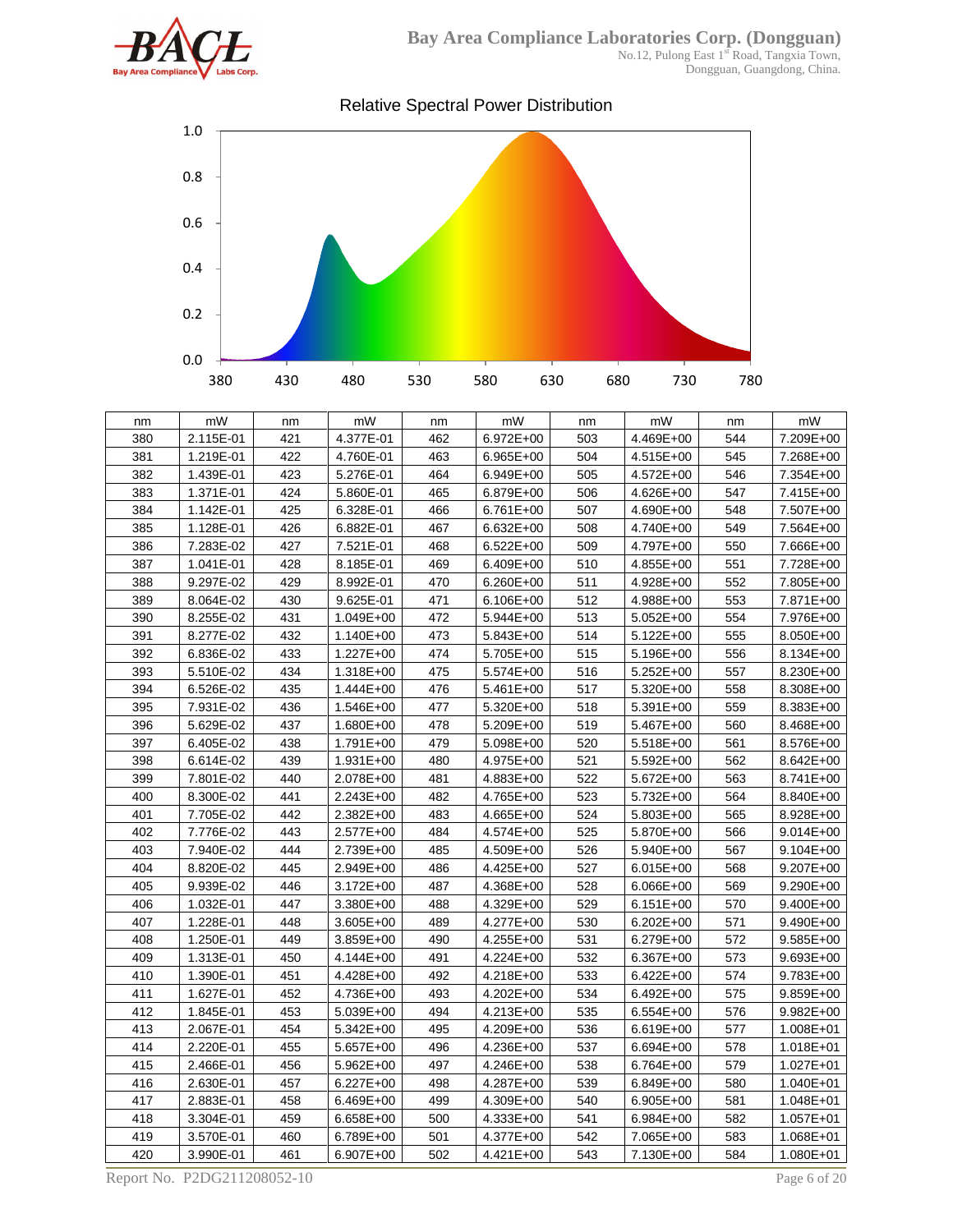

#### **Bay Area Compliance Laboratories Corp. (Dongguan)**

No.12, Pulong East 1<sup>st</sup> Road, Tangxia Town, Dongguan, Guangdong, China.

| nm  | mW            | nm  | mW            | nm  | mW        | nm  | mW            | nm  | mW        |
|-----|---------------|-----|---------------|-----|-----------|-----|---------------|-----|-----------|
| 585 | 1.087E+01     | 626 | 1.238E+01     | 667 | 7.941E+00 | 708 | 3.384E+00     | 749 | 1.173E+00 |
| 586 | 1.096E+01     | 627 | 1.230E+01     | 668 | 7.823E+00 | 709 | 3.297E+00     | 750 | 1.139E+00 |
| 587 | 1.105E+01     | 628 | 1.225E+01     | 669 | 7.685E+00 | 710 | 3.230E+00     | 751 | 1.111E+00 |
| 588 | 1.115E+01     | 629 | $1.221E + 01$ | 670 | 7.542E+00 | 711 | 3.146E+00     | 752 | 1.090E+00 |
| 589 | 1.125E+01     | 630 | $1.213E + 01$ | 671 | 7.423E+00 | 712 | 3.066E+00     | 753 | 1.056E+00 |
| 590 | $1.134E + 01$ | 631 | 1.205E+01     | 672 | 7.275E+00 | 713 | 2.997E+00     | 754 | 1.024E+00 |
| 591 | 1.144E+01     | 632 | 1.196E+01     | 673 | 7.150E+00 | 714 | 2.916E+00     | 755 | 9.939E-01 |
| 592 | $1.153E + 01$ | 633 | $1.191E + 01$ | 674 | 7.026E+00 | 715 | 2.850E+00     | 756 | 9.765E-01 |
| 593 | 1.161E+01     | 634 | $1.183E + 01$ | 675 | 6.896E+00 | 716 | 2.780E+00     | 757 | 9.461E-01 |
| 594 | 1.168E+01     | 635 | 1.173E+01     | 676 | 6.761E+00 | 717 | 2.730E+00     | 758 | 9.242E-01 |
| 595 | 1.176E+01     | 636 | 1.167E+01     | 677 | 6.646E+00 | 718 | 2.648E+00     | 759 | 9.029E-01 |
| 596 | 1.182E+01     | 637 | 1.157E+01     | 678 | 6.519E+00 | 719 | 2.574E+00     | 760 | 8.783E-01 |
| 597 | 1.190E+01     | 638 | 1.150E+01     | 679 | 6.388E+00 | 720 | 2.514E+00     | 761 | 8.568E-01 |
| 598 | 1.196E+01     | 639 | $1.138E + 01$ | 680 | 6.269E+00 | 721 | 2.456E+00     | 762 | 8.314E-01 |
| 599 | 1.205E+01     | 640 | 1.129E+01     | 681 | 6.155E+00 | 722 | 2.393E+00     | 763 | 8.134E-01 |
| 600 | 1.210E+01     | 641 | 1.119E+01     | 682 | 6.034E+00 | 723 | 2.327E+00     | 764 | 7.837E-01 |
| 601 | 1.216E+01     | 642 | 1.109E+01     | 683 | 5.917E+00 | 724 | 2.273E+00     | 765 | 7.651E-01 |
| 602 | 1.222E+01     | 643 | 1.099E+01     | 684 | 5.795E+00 | 725 | 2.214E+00     | 766 | 7.457E-01 |
| 603 | 1.227E+01     | 644 | 1.088E+01     | 685 | 5.672E+00 | 726 | 2.159E+00     | 767 | 7.274E-01 |
| 604 | 1.231E+01     | 645 | 1.076E+01     | 686 | 5.566E+00 | 727 | 2.104E+00     | 768 | 7.051E-01 |
| 605 | 1.240E+01     | 646 | 1.064E+01     | 687 | 5.439E+00 | 728 | 2.045E+00     | 769 | 6.888E-01 |
| 606 | 1.244E+01     | 647 | $1.052E + 01$ | 688 | 5.338E+00 | 729 | 1.993E+00     | 770 | 6.706E-01 |
| 607 | 1.249E+01     | 648 | $1.042E + 01$ | 689 | 5.217E+00 | 730 | 1.946E+00     | 771 | 6.523E-01 |
| 608 | 1.251E+01     | 649 | 1.028E+01     | 690 | 5.119E+00 | 731 | 1.903E+00     | 772 | 6.355E-01 |
| 609 | 1.255E+01     | 650 | 1.016E+01     | 691 | 4.994E+00 | 732 | 1.843E+00     | 773 | 6.191E-01 |
| 610 | 1.257E+01     | 651 | $1.004E + 01$ | 692 | 4.894E+00 | 733 | 1.795E+00     | 774 | 6.092E-01 |
| 611 | 1.260E+01     | 652 | 9.945E+00     | 693 | 4.781E+00 | 734 | 1.745E+00     | 775 | 5.870E-01 |
| 612 | 1.262E+01     | 653 | 9.785E+00     | 694 | 4.675E+00 | 735 | 1.700E+00     | 776 | 5.722E-01 |
| 613 | 1.262E+01     | 654 | 9.658E+00     | 695 | 4.568E+00 | 736 | 1.655E+00     | 777 | 5.576E-01 |
| 614 | 1.265E+01     | 655 | 9.529E+00     | 696 | 4.476E+00 | 737 | $1.611E + 00$ | 778 | 5.450E-01 |
| 615 | 1.265E+01     | 656 | $9.414E + 00$ | 697 | 4.363E+00 | 738 | 1.566E+00     | 779 | 5.379E-01 |
| 616 | 1.266E+01     | 657 | 9.268E+00     | 698 | 4.280E+00 | 739 | 1.525E+00     | 780 | 5.389E-01 |
| 617 | 1.262E+01     | 658 | $9.121E + 00$ | 699 | 4.164E+00 | 740 | 1.488E+00     |     |           |
| 618 | 1.262E+01     | 659 | 9.011E+00     | 700 | 4.077E+00 | 741 | 1.445E+00     |     |           |
| 619 | $1.261E + 01$ | 660 | 8.870E+00     | 701 | 3.981E+00 | 742 | 1.409E+00     |     |           |
| 620 | $1.261E + 01$ | 661 | 8.739E+00     | 702 | 3.893E+00 | 743 | 1.372E+00     |     |           |
| 621 | 1.256E+01     | 662 | 8.611E+00     | 703 | 3.808E+00 | 744 | $1.331E+00$   |     |           |
| 622 | 1.253E+01     | 663 | 8.464E+00     | 704 | 3.722E+00 | 745 | 1.301E+00     |     |           |
| 623 | 1.249E+01     | 664 | 8.353E+00     | 705 | 3.621E+00 | 746 | 1.267E+00     |     |           |
| 624 | 1.246E+01     | 665 | 8.198E+00     | 706 | 3.544E+00 | 747 | 1.235E+00     |     |           |
| 625 | 1.241E+01     | 666 | 8.068E+00     | 707 | 3.458E+00 | 748 | 1.204E+00     |     |           |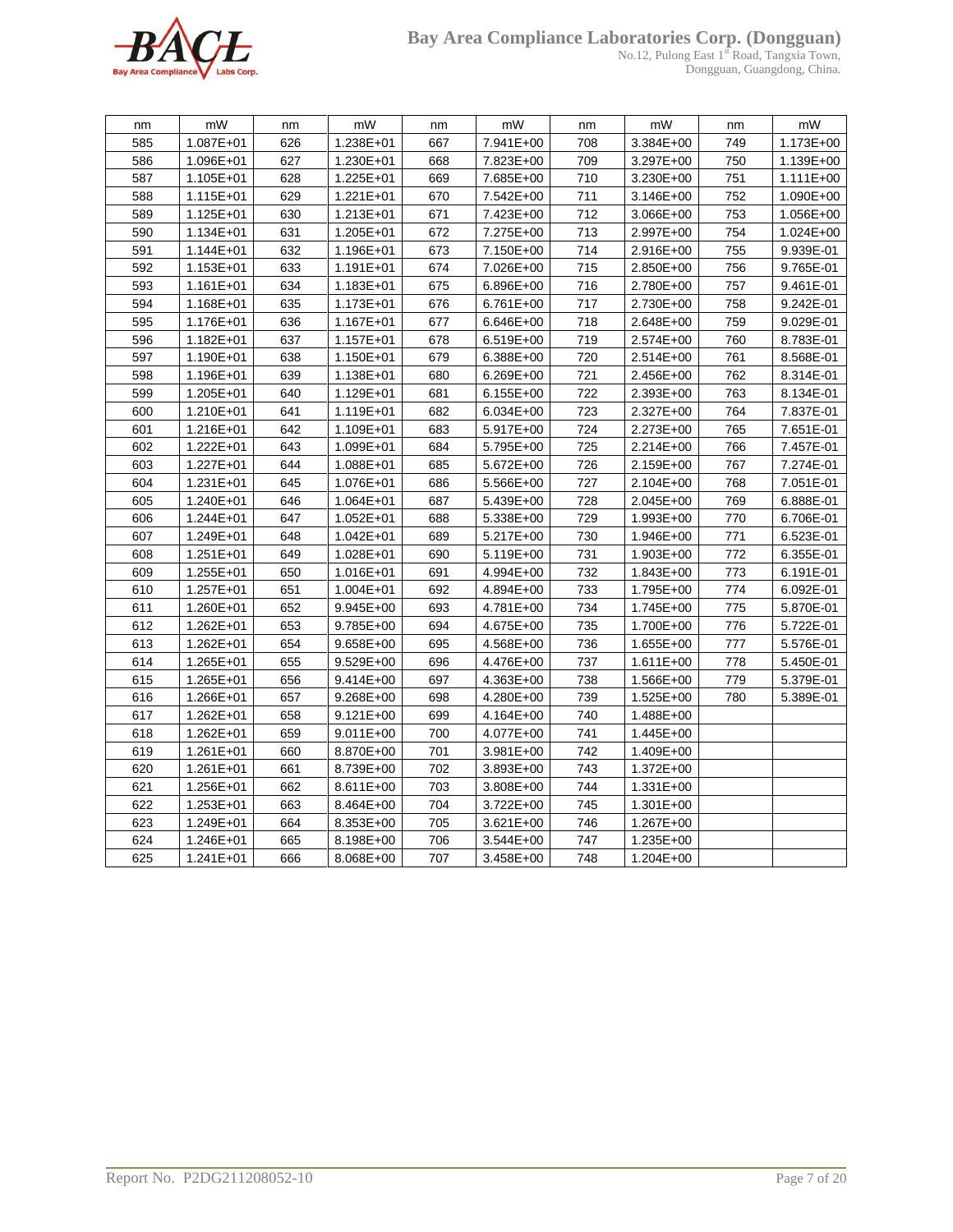



# CIE 1931 x y Chromaticity Diagram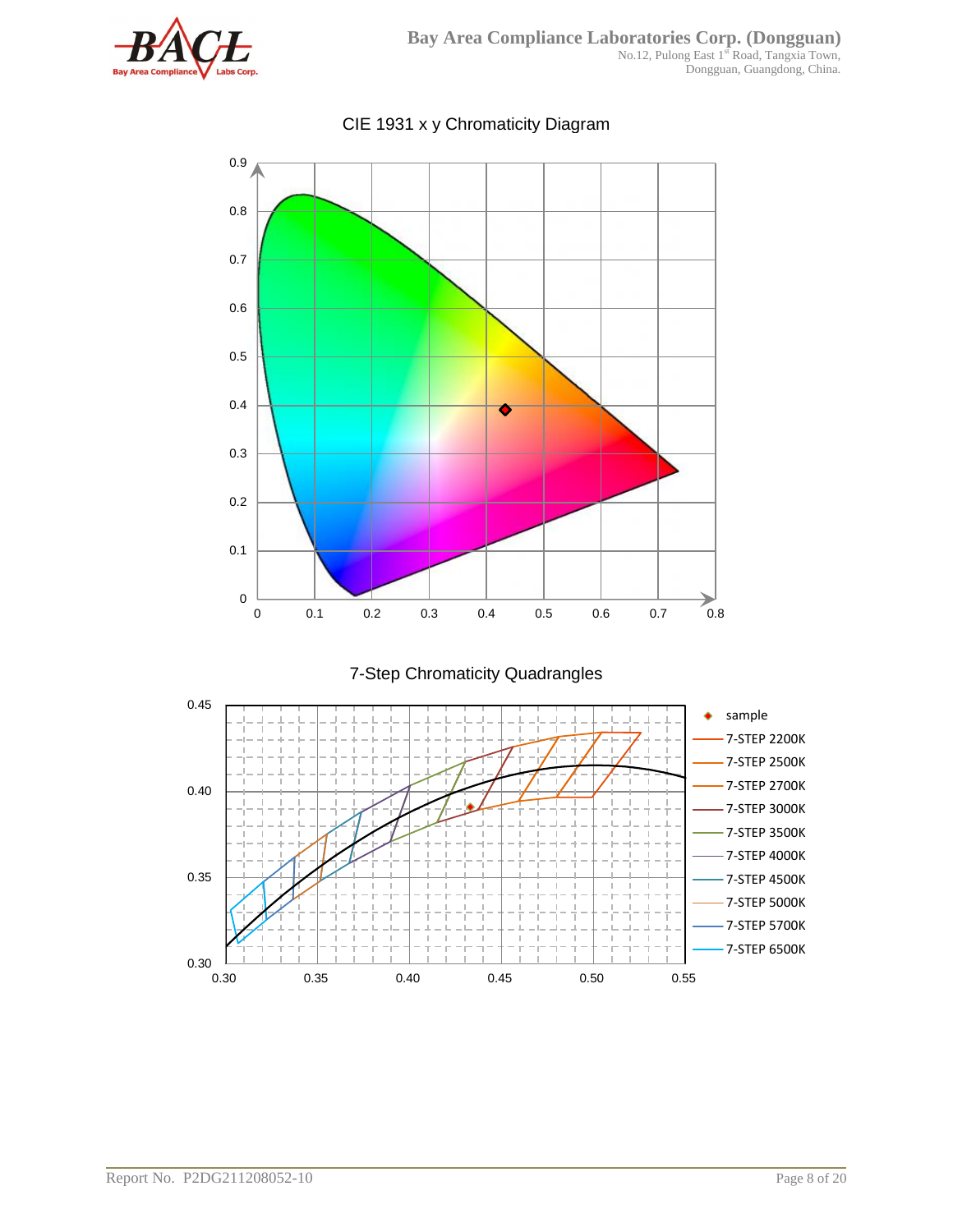

# **[Goniophotometer System]**

Total operating time for luminous intensity distribution: **1.0 hour**

Test orientation: **Downward**

#### Electrical Measurement

| Input Voltage (V) | Frequency (Hz) | Input Current (A) | Power (W) | Power Factor |
|-------------------|----------------|-------------------|-----------|--------------|
| 120.1             | 60             | 0.1135            | 12.47     | 0.9146       |

### Photometric Measurement

| Luminous Flux (Im) | Efficacy (Im/W)<br>$I_{\text{max}}(cd)$ |       | S/MH (C0/180) | S/MH (C90/270) |  |
|--------------------|-----------------------------------------|-------|---------------|----------------|--|
| 625.468            | 50.17                                   | 734.7 | 1.19          | 0.81           |  |

## Luminous Intensity Distribution



|                                   | C0/180 | C45/225 | C90/270 | C135/315 | AVG.  |
|-----------------------------------|--------|---------|---------|----------|-------|
| Beam Angle $(50\% \, I_{max})$ :  | 91.3   | 79.3    | 18.2    | 73.3     | 65.5  |
| Field Angle $(10\% \, I_{max})$ : | 113.2  | 112.0   | 99.5    | 111.0    | 108.9 |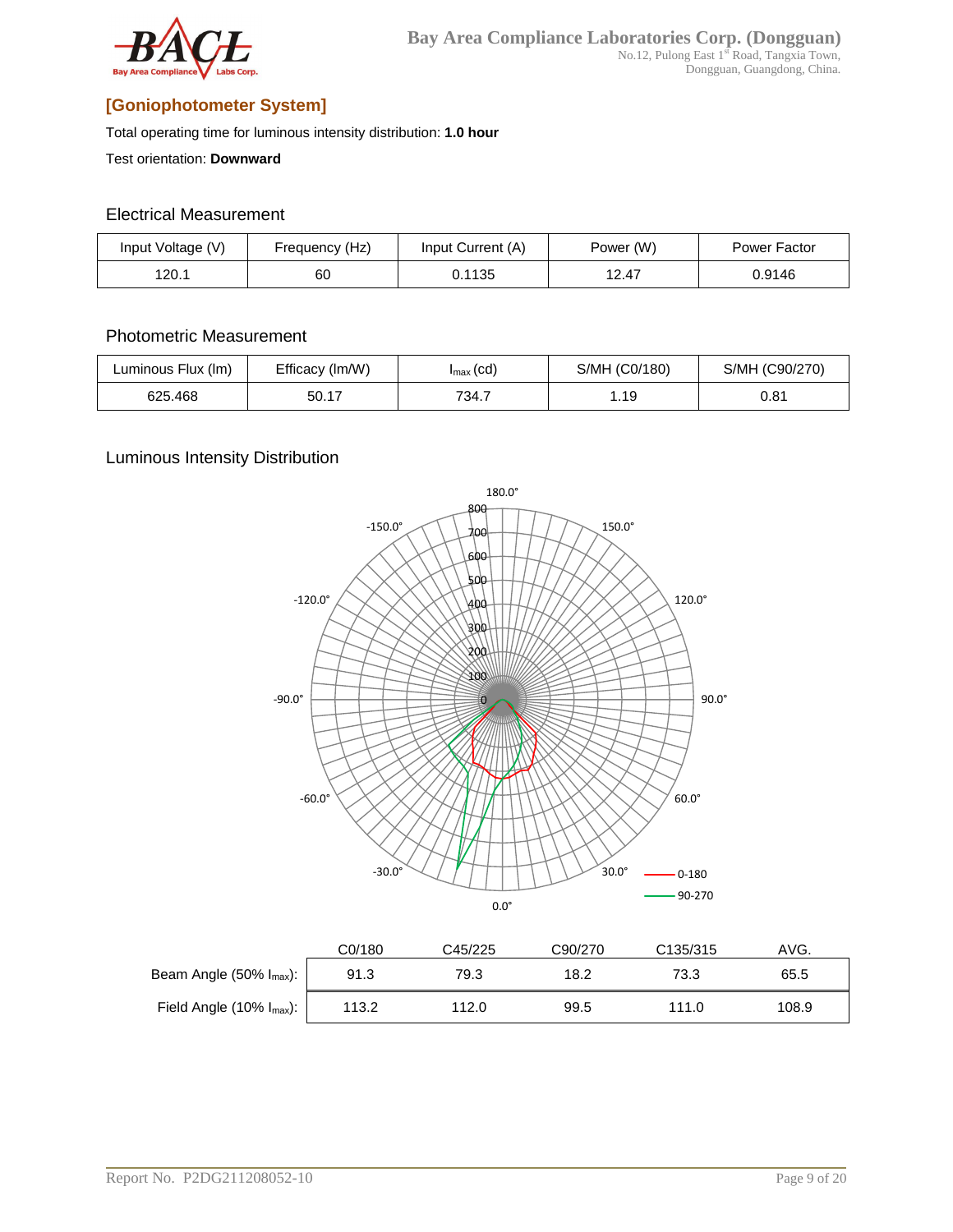

| C            | $0^{\circ}$ | $22.5^\circ$ | $45^{\circ}$ | $67.5^\circ$ | $90^{\circ}$ | $112.5^\circ$ | $135^\circ$ | 157.5° |
|--------------|-------------|--------------|--------------|--------------|--------------|---------------|-------------|--------|
| γ            |             |              |              |              |              |               |             |        |
| $0^{\circ}$  | 331         | 331          | 331          | 331          | 331          | 331           | 331         | 331    |
| $1^{\circ}$  | 331         | 334          | 336          | 338          | 338          | 337           | 335         | 334    |
| $2^{\circ}$  | 331         | 336          | 342          | 345          | 346          | 343           | 339         | 335    |
| $3^\circ$    | 331         | 339          | 347          | 354          | 355          | 350           | 343         | 337    |
| $4^\circ$    | 329         | 340          | 353          | 364          | 366          | 358           | 347         | 338    |
| $5^{\circ}$  | 328         | 340          | 357          | 375          | 381          | 367           | 351         | 339    |
| $6^{\circ}$  | 326         | 340          | 359          | 385          | 399          | 376           | 355         | 339    |
| $7^\circ$    | 323         | 338          | 358          | 391          | 417          | 386           | 358         | 339    |
| $8^{\circ}$  | 320         | 335          | 356          | 394          | 444          | 395           | 360         | 338    |
| $9^{\circ}$  | 317         | 332          | 353          | 393          | 485          | 405           | 361         | 336    |
| $10^{\circ}$ | 314         | 329          | 350          | 389          | 539          | 416           | 362         | 335    |
| $11^{\circ}$ | 310         | 326          | 347          | 384          | 595          | 427           | 362         | 334    |
| $12^{\circ}$ | 307         | 324          | 344          | 379          | 636          | 439           | 362         | 334    |
| $13^\circ$   | 304         | 322          | 342          | 376          | 665          | 457           | 363         | 333    |
| $14^{\circ}$ | 300         | 320          | 341          | 375          | 698          | 483           | 365         | 332    |
| $15^{\circ}$ | 297         | 318          | 340          | 377          | 735          | 518           | 370         | 332    |
| $16^{\circ}$ | 295         | 317          | 342          | 386          | 731          | 551           | 381         | 333    |
| $17^\circ$   | 293         | 317          | 345          | 405          | 659          | 559           | 398         | 337    |
| $18^{\circ}$ | 291         | 317          | 351          | 434          | 559          | 523           | 424         | 344    |
| $19^\circ$   | 289         | 320          | 361          | 478          | 479          | 463           | 453         | 355    |
| $20^{\circ}$ | 289         | 323          | 378          | 514          | 428          | 418           | 463         | 371    |
| 21°          | 289         | 328          | 401          | 494          | 395          | 389           | 439         | 388    |
| $22^{\circ}$ | 291         | 334          | 421          | 424          | 373          | 370           | 396         | 381    |
| $23^\circ$   | 292         | 337          | 407          | 376          | 357          | 356           | 364         | 352    |
| $24^{\circ}$ | 293         | 334          | 366          | 354          | 347          | 346           | 347         | 331    |
| $25^\circ$   | 291         | 324          | 340          | 342          | 340          | 340           | 337         | 318    |
| $26^{\circ}$ | 275         | 306          | 326          | 334          | 334          | 334           | 330         | 311    |
| $27^\circ$   | 262         | 294          | 318          | 329          | 330          | 330           | 325         | 306    |
| $28^\circ$   | 255         | 287          | 312          | 325          | 327          | 327           | 322         | 302    |
| $29^\circ$   | 249         | 282          | 308          | 321          | 325          | 324           | 319         | 298    |
| $30^\circ$   | 243         | 279          | 305          | 319          | 322          | 322           | 316         | 295    |
| 31°          | 238         | 275          | 302          | 317          | 320          | 320           | 314         | 293    |
| $32^\circ$   | 233         | 272          | 299          | 315          | 319          | 319           | 311         | 290    |
| $33^\circ$   | 228         | 269          | 297          | 313          | 317          | 317           | 310         | 288    |
| $34^\circ$   | 223         | 265          | 295          | 311          | 316          | 316           | 308         | 286    |
| $35^\circ$   | 218         | 262          | 292          | 309          | 315          | 315           | 306         | 283    |
| $36^\circ$   | 213         | 258          | 290          | 308          | 314          | 314           | 304         | 280    |
| $37^\circ$   | 208         | 255          | 288          | 306          | 313          | 312           | 303         | 278    |
| $38^\circ$   | 203         | 251          | 285          | 305          | 312          | 311           | 301         | 275    |
| $39^\circ$   | 197         | 248          | 283          | 303          | 310          | 310           | 299         | 272    |
| $40^{\circ}$ | 192         | 244          | 281          | 301          | 309          | 308           | 297         | 269    |
| 41°          | 186         | 239          | 278          | 300          | 308          | 307           | 295         | 266    |
| $42^{\circ}$ | 181         | 235          | 275          | 298          | 307          | 306           | 293         | 263    |
| $43^\circ$   | 175         | 231          | 273          | 296          | 305          | 304           | 291         | 260    |
| 44°          | 169         | 226          | 270          | 294          | 304          | 303           | 289         | 257    |
| $45^{\circ}$ | 163         | 222          | 267          | 292          | 303          | 301           | 287         | 253    |
| 46°          | 142         | 217          | 264          | 290          | 301          | 300           | 284         | 250    |
| $47^\circ$   | 80          | 212          | 260          | 288          | 299          | 298           | 282         | 246    |
| $48^\circ$   | 55          | 207          | 257          | 286          | 298          | 296           | 279         | 242    |
| $49^\circ$   | 51          | 130          | 253          | 283          | 295          | 294           | 277         | 238    |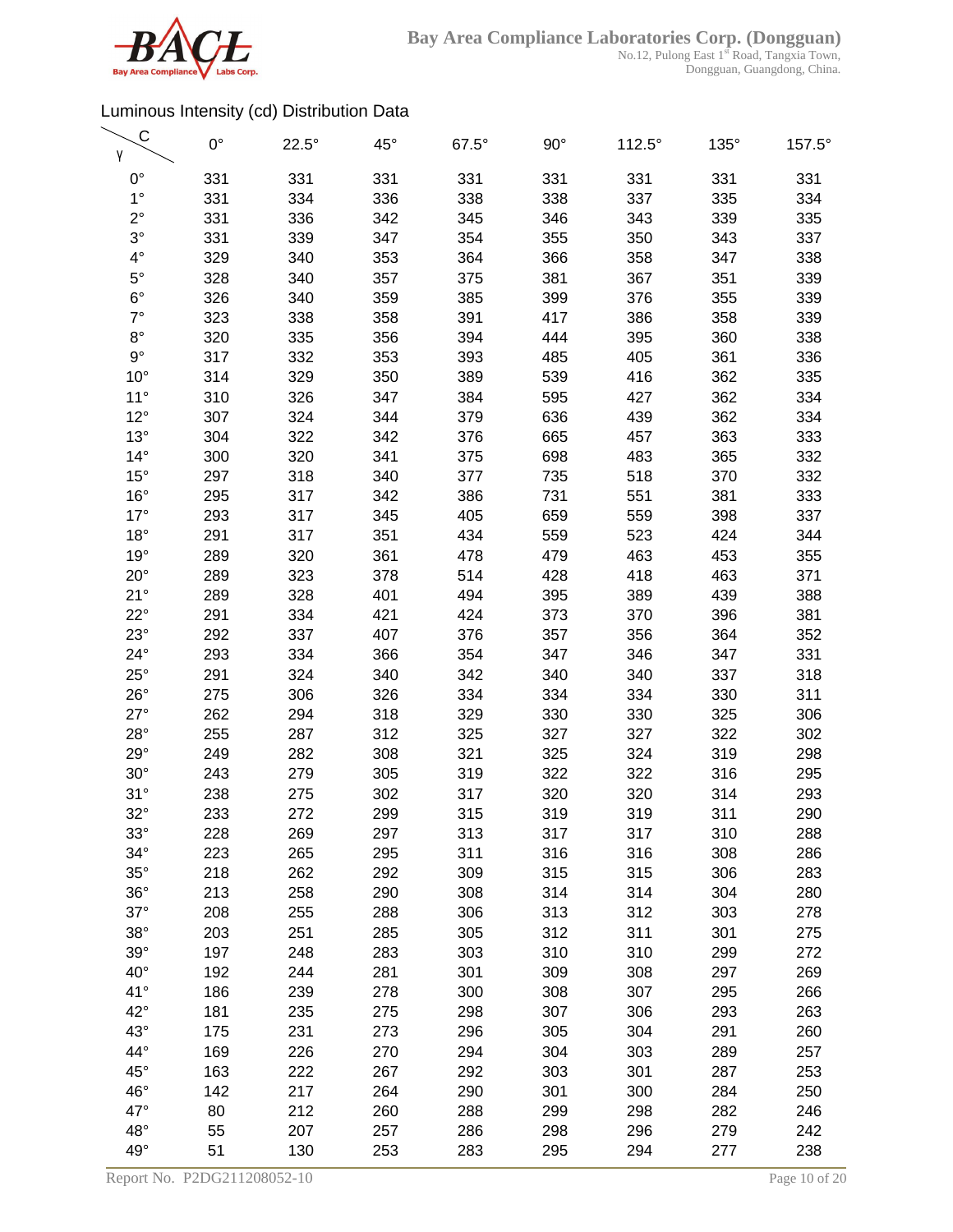

| $\mathsf C$<br>γ | $0^{\circ}$      | $22.5^\circ$            | $45^{\circ}$            | $67.5^\circ$   | $90^\circ$              | $112.5^\circ$           | $135^\circ$               | 157.5°         |
|------------------|------------------|-------------------------|-------------------------|----------------|-------------------------|-------------------------|---------------------------|----------------|
| $50^\circ$       | 47               | 61                      | 250                     | 281            | 294                     | 292                     | 274                       | 183            |
| $51^\circ$       | 43               | 51                      | 246                     | 278            | 291                     | 290                     | 271                       | 70             |
| $52^\circ$       | 42               | 43                      | 194                     | 275            | 289                     | 287                     | 263                       | 54             |
| $53^\circ$       | 41               | 35                      | 83                      | 271            | 287                     | 284                     | 161                       | 41             |
| $54^{\circ}$     | 40               | 33                      | 63                      | 183            | 269                     | 203                     | 51                        | 28             |
| $55^{\circ}$     | 39               | 32                      | 44                      | 65             | 144                     | 65                      | 41                        | 27             |
| $56^{\circ}$     | 37               | 31                      | 25                      | 47             | 41                      | 26                      | 31                        | 26             |
| $57^\circ$       | 36               | 30                      | 24                      | 33             | 29                      | 23                      | 21                        | 25             |
| $58^\circ$       | 34               | 29                      | 23                      | 19             | 17                      | 20                      | 20                        | 24             |
| $59^\circ$       | 33               | 28                      | 22                      | 18             | 16                      | 17                      | 19                        | 23             |
| $60^\circ$       | 31               | 27                      | 21                      | 17             | 15                      | 16                      | 18                        | 22             |
| $61^\circ$       | 30               | 25                      | 20                      | 17             | 15                      | 15                      | 17                        | 21             |
| $62^\circ$       | 28               | 24                      | 19                      | 16             | 14                      | 15                      | 17                        | 20             |
| $63^\circ$       | 27               | 23                      | 18                      | 15             | 14                      | 14                      | 16                        | 19             |
| $64^\circ$       | 25               | 22                      | 17                      | 14             | 13                      | 13                      | 15                        | 18             |
| $65^\circ$       | 23               | 20                      | 16                      | 14             | 12                      | 12                      | 14                        | 17             |
| $66^\circ$       | 22               | 19                      | 15                      | 13             | 11                      | 12                      | 13                        | 16             |
| $67^\circ$       | 20               | 18                      | 15                      | 12             | 11                      | 11                      | 12                        | 15             |
| $68^\circ$       | 19               | 17                      | 14                      | 11             | 10                      | 10                      | 12                        | 14             |
| $69^\circ$       | 18               | 15                      | 13                      | 11             | 9                       | 10                      | 11                        | 13             |
| $70^{\circ}$     | 16               | 14                      | 12                      | 10             | 9                       | 9                       | 10                        | 12             |
| $71^\circ$       | 15               | 13                      | 11                      | 9              | 8                       | 8                       | $\boldsymbol{9}$          | 11             |
| $72^\circ$       | 14               | 12                      | 10                      | 8              | 8                       | 8                       | 9                         | 10             |
| $73^\circ$       | 13               | 11                      | $\boldsymbol{9}$        | 8              | $\overline{\mathbf{7}}$ | $\overline{7}$          | 8                         | 10             |
| $74^\circ$       | 12               | 10                      | $\boldsymbol{9}$        | $\overline{7}$ | $\overline{7}$          | $\overline{7}$          | $\overline{7}$            | 9              |
| $75^{\circ}$     | 11               | $\boldsymbol{9}$        | 8                       | $\overline{7}$ | 6                       | 6                       | $\overline{7}$            | 8              |
| $76^{\circ}$     | 10               | 8                       | $\overline{7}$          | $\,6$          | 5                       | 6                       | $\,6$                     | $\overline{7}$ |
| $77^\circ$       | 9                | 8                       | 6                       | 5              | 5                       | 5                       | $\,$ 6 $\,$               | $\overline{7}$ |
| $78^\circ$       | 8                | $\overline{7}$          | 6                       | 5              | $\overline{\mathbf{4}}$ | 5                       | 5                         | 6              |
| $79^\circ$       | $\overline{7}$   | 6                       | 5                       | 4              | 4                       | 4                       | 5                         | 5              |
| $80^\circ$       | 6                | 5                       | 5                       | 4              | 4                       | 4                       | 4                         | 5              |
| 81°              | 5                | 5                       | 4                       | 3              | 3                       | 3                       | 4                         | 4              |
| $82^\circ$       | 5                | 4                       | 3                       | 3              | 3                       | 3                       | 3                         | 4              |
| $83^\circ$       | 4                | 3                       | 3                       | 3              | $\overline{\mathbf{c}}$ | $\overline{\mathbf{c}}$ | $\ensuremath{\mathsf{3}}$ | 3              |
| $84^\circ$       | 3                | 3                       | $\overline{\mathbf{c}}$ | $\overline{c}$ | $\frac{2}{2}$           | $\overline{c}$          | $\overline{c}$            | 3              |
| $85^\circ$       | 3                | $\overline{\mathbf{c}}$ | $\overline{c}$          | $\overline{c}$ |                         | $\overline{2}$          | $\overline{c}$            | $\frac{2}{2}$  |
| $86^\circ$       | $\overline{c}$   | $\overline{c}$          | $\overline{c}$          | 1              | 1                       | 1                       | 1                         |                |
| $87^\circ$       | 1                | 1                       | $\mathbf 1$             | 1              | 1                       | 1                       | 1                         | 1              |
| $88^\circ$       | 1                | 1                       | 1                       | 1              | $\mathbf 0$             | 1                       | 1                         | 1              |
| $89^\circ$       | $\pmb{0}$        | $\pmb{0}$               | $\pmb{0}$               | $\pmb{0}$      | $\mathbf 0$             | 0                       | $\mathbf 0$               | $\mathbf 0$    |
| $90^{\circ}$     | $\pmb{0}$        | $\pmb{0}$               | $\pmb{0}$               | $\mathbf 0$    | $\mathbf 0$             | 0                       | $\mathbf 0$               | $\mathbf 0$    |
| 91°              | $\mathbf 0$      | $\pmb{0}$               | $\mathbf 0$             | $\mathbf 0$    | $\pmb{0}$               | 0                       | $\pmb{0}$                 | $\mathbf 0$    |
| $92^\circ$       | $\boldsymbol{0}$ | $\pmb{0}$               | $\boldsymbol{0}$        | $\mathbf 0$    | $\pmb{0}$               | 0                       | $\pmb{0}$                 | $\mathbf 0$    |
| $93^\circ$       | $\mathbf 0$      | 0                       | $\boldsymbol{0}$        | $\mathbf 0$    | $\mathbf 0$             | 0                       | $\pmb{0}$                 | $\mathbf 0$    |
| $94^\circ$       | $\boldsymbol{0}$ | $\pmb{0}$               | $\mathbf 0$             | $\mathbf 0$    | $\mathbf 0$             | 0                       | $\pmb{0}$                 | $\mathbf{0}$   |
| $95^\circ$       | $\mathbf 0$      | $\pmb{0}$               | $\mathbf 0$             | $\mathbf 0$    | $\pmb{0}$               | 0                       | $\pmb{0}$                 | $\mathbf{0}$   |
| $96^{\circ}$     | $\mathbf 0$      | $\pmb{0}$               | $\mathbf 0$             | $\mathbf 0$    | $\mathbf 0$             | 0                       | $\pmb{0}$                 | $\mathbf{0}$   |
| $97^\circ$       | $\pmb{0}$        | $\pmb{0}$               | $\pmb{0}$               | $\mathbf 0$    | $\mathbf 0$             | 0                       | $\pmb{0}$                 | $\mathbf 0$    |
| $98^\circ$       | $\pmb{0}$        | $\mathbf 0$             | $\pmb{0}$               | $\mathbf 0$    | $\pmb{0}$               | 0                       | $\mathbf 0$               | $\mathbf 0$    |
| $99^\circ$       | $\mathbf 0$      | 0                       | $\mathbf 0$             | $\mathsf 0$    | 0                       | 0                       | $\mathbf 0$               | $\mathbf 0$    |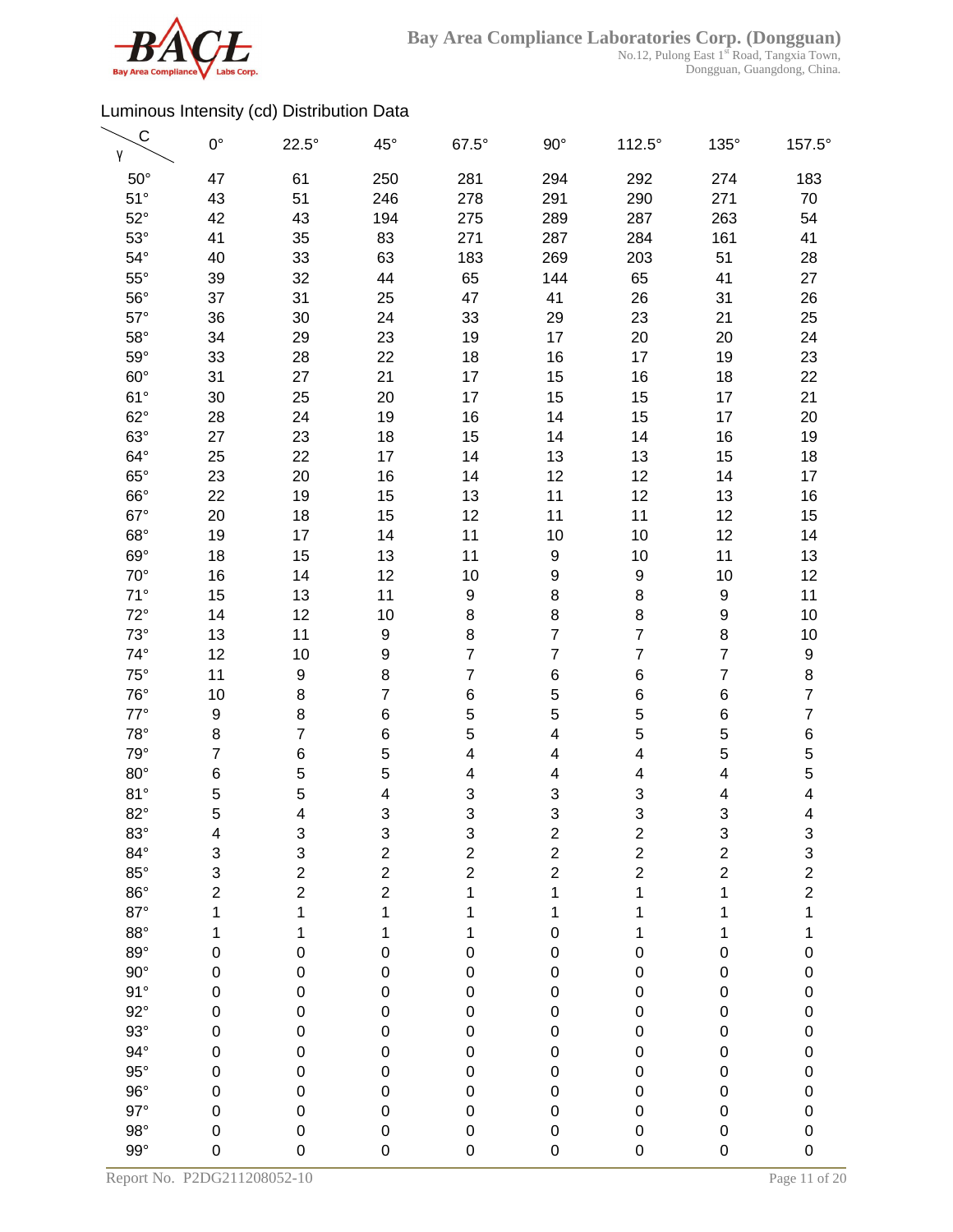

No.12, Pulong East 1<sup>st</sup> Road, Tangxia Town, Dongguan, Guangdong, China.

| $\mathsf{C}$<br>γ | $0^{\circ}$      | $22.5^\circ$ | $45^{\circ}$     | $67.5^\circ$ | $90^\circ$  | 112.5°    | 135°             | 157.5°      |
|-------------------|------------------|--------------|------------------|--------------|-------------|-----------|------------------|-------------|
| $100^\circ$       | 0                | 0            | $\pmb{0}$        | $\mathbf 0$  | $\pmb{0}$   | $\pmb{0}$ | $\pmb{0}$        | 0           |
| 101°              | 0                | $\pmb{0}$    | 0                | $\mathbf 0$  | $\mathbf 0$ | 0         | $\pmb{0}$        | 0           |
| 102°              | 0                | 0            | 0                | 0            | $\pmb{0}$   | 0         | $\pmb{0}$        | $\pmb{0}$   |
| $103^\circ$       | 0                | 0            | $\mathbf 0$      | 0            | $\pmb{0}$   | 0         | 0                | 0           |
| 104°              | 0                | 0            | 0                | 0            | $\mathbf 0$ | 0         | 0                | $\pmb{0}$   |
| $105^\circ$       | 0                | 0            | 0                | 0            | $\pmb{0}$   | 0         | 0                | 0           |
| 106°              | 0                | 0            | 0                | 0            | $\pmb{0}$   | 0         | $\pmb{0}$        | $\pmb{0}$   |
| 107°              | 0                | 0            | $\boldsymbol{0}$ | 0            | $\pmb{0}$   | 0         | $\pmb{0}$        | 0           |
| 108°              | 0                | $\pmb{0}$    | 0                | 0            | $\pmb{0}$   | 0         | $\pmb{0}$        | $\pmb{0}$   |
| 109°              | 0                | $\pmb{0}$    | 0                | 0            | $\mathbf 0$ | 0         | $\pmb{0}$        | $\pmb{0}$   |
| $110^{\circ}$     | 0                | 0            | 0                | 0            | $\pmb{0}$   | 0         | $\pmb{0}$        | $\pmb{0}$   |
| $111^\circ$       | 0                | 0            | $\boldsymbol{0}$ | 0            | $\pmb{0}$   | 0         | 0                | 0           |
| $112^\circ$       | 0                | 0            | 0                | 0            | $\mathbf 0$ | 0         | 0                | $\pmb{0}$   |
| 113°              | 0                | 0            | 0                | 0            | $\mathbf 0$ | 0         | 0                | 0           |
| $114^\circ$       | 0                | 0            | 0                | 0            | $\pmb{0}$   | 0         | 0                | $\pmb{0}$   |
| $115^\circ$       | 0                | 0            | $\boldsymbol{0}$ | 0            | $\mathbf 0$ | 0         | $\pmb{0}$        | 0           |
| $116^\circ$       | $\boldsymbol{0}$ | 0            | $\mathbf 0$      | 0            | $\mathbf 0$ | 0         | $\pmb{0}$        | $\pmb{0}$   |
| 117°              | 0                | 0            | 0                | 0            | $\mathbf 0$ | 0         | $\pmb{0}$        | 0           |
| $118^\circ$       | 0                | 0            | 0                | 0            | $\pmb{0}$   | 0         | $\pmb{0}$        | $\pmb{0}$   |
| 119°              | 0                | 0            | $\boldsymbol{0}$ | 0            | $\mathbf 0$ | 0         | $\pmb{0}$        | 0           |
| 120°              | 0                | 0            | 0                | 0            | $\mathbf 0$ | 0         | 0                | $\pmb{0}$   |
| 121°              | 0                | 0            | 0                | 0            | $\mathbf 0$ | 0         | $\pmb{0}$        | 0           |
| $122^\circ$       | 0                | 0            | 0                | 0            | $\mathbf 0$ | 0         | $\pmb{0}$        | $\pmb{0}$   |
| $123^\circ$       | 0                | 0            | $\boldsymbol{0}$ | 0            | $\mathbf 0$ | 0         | $\pmb{0}$        | 0           |
| 124°              | $\mathbf 0$      | $\pmb{0}$    | 0                | 0            | $\pmb{0}$   | 0         | $\pmb{0}$        | $\pmb{0}$   |
| $125^\circ$       | 0                | $\pmb{0}$    | 0                | 0            | $\mathbf 0$ | 0         | $\pmb{0}$        | $\pmb{0}$   |
| $126^\circ$       | 0                | 0            | 0                | 0            | $\mathbf 0$ | 0         | $\pmb{0}$        | $\pmb{0}$   |
| 127°              | 0                | 0            | $\mathbf 0$      | 0            | $\mathbf 0$ | 0         | 0                | 0           |
| 128°              | 0                | 0            | 0                | 0            | $\mathbf 0$ | 0         | 0                | 0           |
| 129°              | 0                | 0            | 0                | 0            | $\mathbf 0$ | 0         | 0                | 0           |
| 130°              | 0                | 0            | 0                | 0            | $\pmb{0}$   | 0         | 0                | 0           |
| 131°              | 0                | 0            | $\mathbf 0$      | 0            | $\mathbf 0$ | 0         | $\pmb{0}$        | 0           |
| 132°              | $\mathbf 0$      | 0            | $\mathbf 0$      | 0            | 0           | 0         | $\mathbf 0$      | $\mathbf 0$ |
| $133^\circ$       | 0                | 0            | $\boldsymbol{0}$ | $\pmb{0}$    | $\pmb{0}$   | $\pmb{0}$ | $\pmb{0}$        | $\pmb{0}$   |
| 134°              | $\mathbf 0$      | $\mathbf 0$  | $\mathbf 0$      | $\mathsf 0$  | $\mathbf 0$ | 0         | $\mathbf 0$      | $\pmb{0}$   |
| $135^\circ$       | $\mathbf 0$      | $\pmb{0}$    | $\mathbf 0$      | $\mathsf 0$  | $\mathbf 0$ | 0         | $\pmb{0}$        | 0           |
| 136°              | $\mathbf 0$      | $\pmb{0}$    | $\mathbf 0$      | $\mathsf 0$  | $\pmb{0}$   | 0         | $\boldsymbol{0}$ | $\mathbf 0$ |
| 137°              | 0                | $\pmb{0}$    | $\mathbf 0$      | $\mathsf 0$  | $\pmb{0}$   | 0         | $\boldsymbol{0}$ | 0           |
| 138°              | $\mathbf 0$      | $\pmb{0}$    | $\mathbf 0$      | $\mathsf 0$  | $\pmb{0}$   | 0         | $\pmb{0}$        | $\mathbf 0$ |
| 139°              | 0                | $\pmb{0}$    | $\mathbf 0$      | $\mathbf 0$  | $\pmb{0}$   | 0         | $\pmb{0}$        | $\mathbf 0$ |
| $140^\circ$       | $\mathbf 0$      | $\mathbf 0$  | $\mathbf 0$      | $\mathsf 0$  | $\pmb{0}$   | 0         | $\pmb{0}$        | 0           |
| $141^\circ$       | $\mathbf 0$      | $\mathbf 0$  | $\mathbf 0$      | $\mathsf 0$  | $\pmb{0}$   | 0         | $\pmb{0}$        | $\pmb{0}$   |
| $142^\circ$       | $\mathsf 0$      | $\mathbf 0$  | $\mathbf 0$      | $\mathbf 0$  | $\mathbf 0$ | 0         | $\pmb{0}$        | $\pmb{0}$   |
| $143^\circ$       | $\mathbf 0$      | 0            | $\mathbf 0$      | $\mathsf 0$  | $\mathbf 0$ | 0         | $\pmb{0}$        | $\pmb{0}$   |
| 144°              | $\mathbf 0$      | $\pmb{0}$    | $\mathbf 0$      | $\mathbf 0$  | $\pmb{0}$   | 0         | $\pmb{0}$        | 0           |
| $145^\circ$       | $\mathbf 0$      | $\pmb{0}$    | $\mathbf 0$      | $\mathbf 0$  | $\pmb{0}$   | 0         | $\pmb{0}$        | 0           |
| 146°              | $\mathbf 0$      | $\mathbf 0$  | $\mathbf 0$      | $\mathbf 0$  | $\mathbf 0$ | 0         | $\pmb{0}$        | $\mathbf 0$ |
| 147°              | $\mathbf 0$      | $\pmb{0}$    | $\mathbf 0$      | 0            | $\mathbf 0$ | 0         | $\pmb{0}$        | $\mathbf 0$ |
| $148^\circ$       | $\mathbf 0$      | $\pmb{0}$    | $\pmb{0}$        | $\mathsf 0$  | $\pmb{0}$   | 0         | $\pmb{0}$        | 0           |
| 149°              | $\mathbf 0$      | 0            | $\mathbf 0$      | 0            | $\mathbf 0$ | 0         | $\mathbf 0$      | $\mathbf 0$ |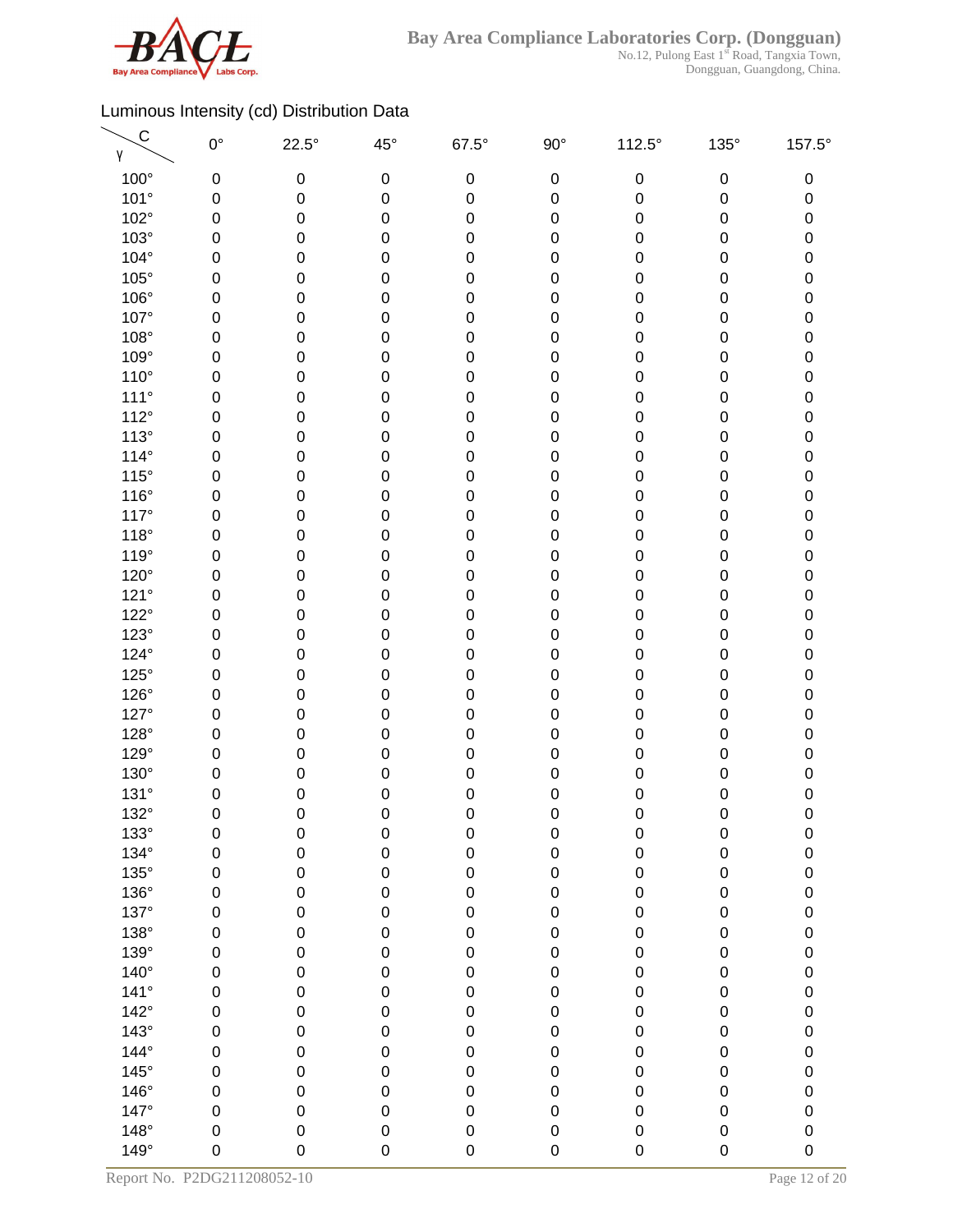

No.12, Pulong East 1<sup>st</sup> Road, Tangxia Town, Dongguan, Guangdong, China.

| $\mathsf C$<br>γ | $0^{\circ}$      | $22.5^\circ$ | $45^{\circ}$     | $67.5^\circ$     | $90^{\circ}$     | $112.5^\circ$    | $135^\circ$      | 157.5° |
|------------------|------------------|--------------|------------------|------------------|------------------|------------------|------------------|--------|
| $150^\circ$      | $\boldsymbol{0}$ | $\pmb{0}$    | $\boldsymbol{0}$ | $\,0\,$          | $\boldsymbol{0}$ | $\boldsymbol{0}$ | $\pmb{0}$        | 0      |
| 151°             | $\boldsymbol{0}$ | 0            | $\mathbf 0$      | $\mathbf 0$      | $\mathbf 0$      | 0                | $\boldsymbol{0}$ | 0      |
| 152°             | $\mathbf 0$      | 0            | $\mathbf 0$      | $\mathbf 0$      | $\boldsymbol{0}$ | 0                | $\boldsymbol{0}$ | 0      |
| 153°             | $\mathbf 0$      | 0            | 0                | $\boldsymbol{0}$ | $\boldsymbol{0}$ | 0                | $\boldsymbol{0}$ | 0      |
| $154^\circ$      | $\mathbf 0$      | 0            | 0                | $\mathbf 0$      | 0                | 0                | 0                | 0      |
| 155°             | 0                | 0            | 0                | 0                | 0                | 0                | $\mathbf 0$      | 0      |
| 156°             | $\mathbf 0$      |              | 0                | $\mathbf 0$      | 0                | 0                | $\boldsymbol{0}$ | 0      |
| 157°             | $\mathbf 0$      |              |                  | $\mathbf 0$      | $\boldsymbol{0}$ | 0                | $\mathbf 0$      | 0      |
| 158°             | 1                |              |                  |                  | 0                | 0                | 0                | n      |
| 159°             | 1                |              |                  |                  |                  |                  |                  |        |
| 160°             | 1                |              |                  |                  |                  |                  |                  |        |
| 161°             | 1                |              |                  |                  |                  |                  |                  |        |
| 162°             |                  |              |                  |                  |                  |                  |                  |        |
| 163°             |                  |              |                  |                  |                  |                  |                  |        |
| 164°             |                  |              |                  |                  |                  |                  |                  |        |
| 165°             |                  |              |                  |                  |                  |                  |                  |        |
| 166°             |                  |              |                  |                  |                  |                  |                  |        |
| 167°             |                  |              |                  |                  |                  |                  |                  |        |
| 168°             |                  |              |                  |                  |                  |                  |                  |        |
| 169°             | 1                |              |                  |                  |                  |                  |                  |        |
| 170°             |                  |              |                  |                  |                  |                  |                  | 0      |
| $171^\circ$      | 1                |              |                  |                  |                  |                  |                  | 0      |
| 172°             | $\mathbf 0$      |              |                  |                  |                  |                  |                  | 0      |
| $173^\circ$      | $\mathbf 0$      |              |                  |                  |                  |                  |                  | 0      |
| 174°             | $\mathbf 0$      | 1            |                  |                  | 1                | 0                | 0                | 0      |
| $175^\circ$      | $\mathbf 0$      | 0            |                  |                  | 0                | 0                | 0                | 0      |
| 176°             | $\mathbf 0$      | 0            | 0                | 0                | $\boldsymbol{0}$ | 0                | $\mathbf 0$      | 0      |
| $177^\circ$      | $\mathbf 0$      | 0            | $\mathbf 0$      | $\mathbf 0$      | $\boldsymbol{0}$ | 0                | $\mathbf 0$      | 0      |
| 178°             | $\mathbf 0$      | 0            | 0                | $\boldsymbol{0}$ | $\boldsymbol{0}$ | 0                | $\mathbf 0$      | 0      |
| 179°             | $\mathbf 0$      | 0            | 0                | $\mathbf 0$      | 0                | 0                | $\mathbf 0$      | 0      |
| 180°             | $\mathbf 0$      | 0            | 0                | $\mathbf 0$      | 0                | 0                | $\boldsymbol{0}$ | 0      |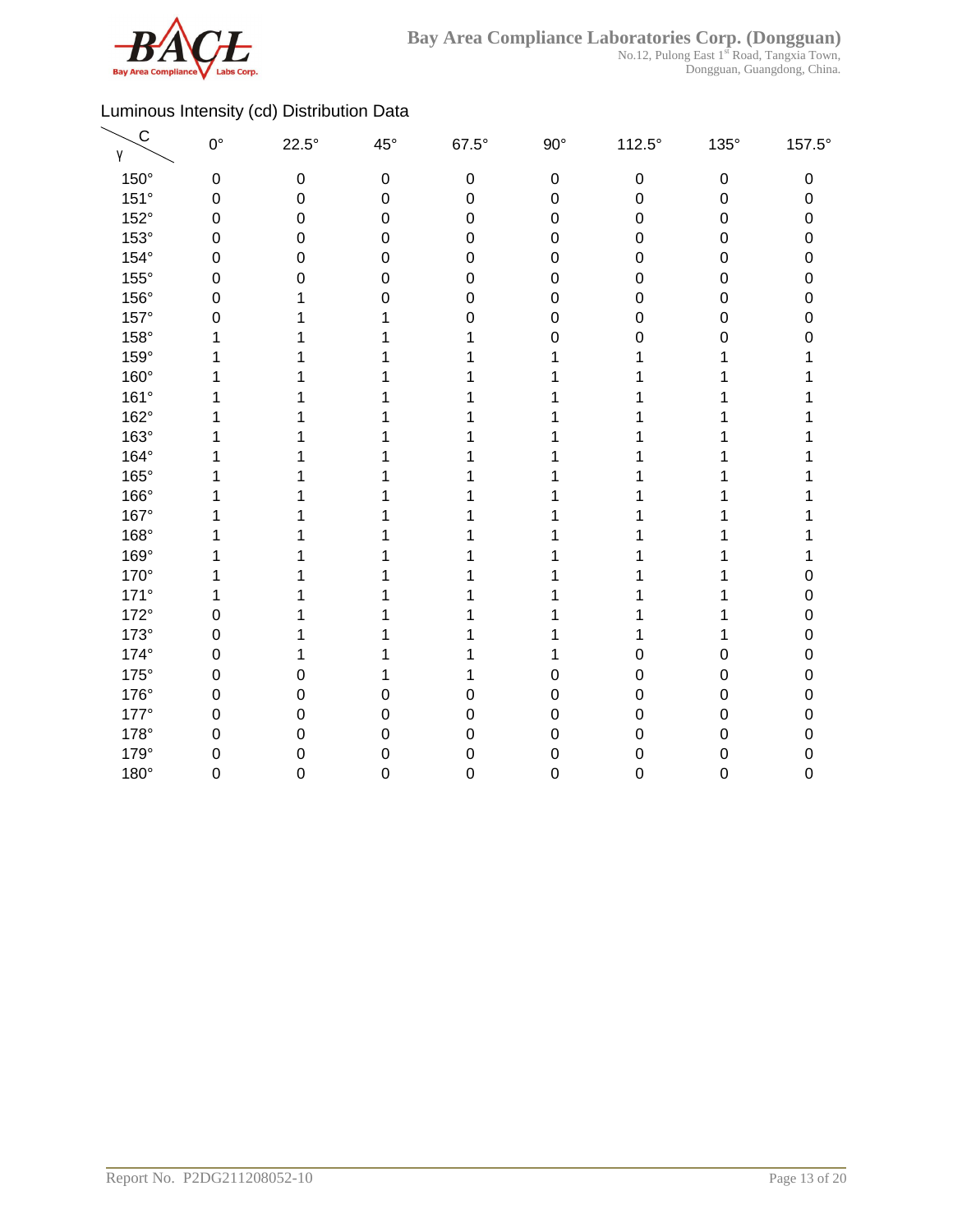

No.12, Pulong East 1<sup>st</sup> Road, Tangxia Town, Dongguan, Guangdong, China.

| C<br>γ       | 180° | 202.5° | 225° | 247.5° | 270° | 292.5° | $315^\circ$ | 337.5° |
|--------------|------|--------|------|--------|------|--------|-------------|--------|
| $0^{\circ}$  | 331  | 331    | 331  | 331    | 331  | 331    | 331         | 331    |
| $1^{\circ}$  | 331  | 329    | 327  | 326    | 325  | 326    | 327         | 329    |
| $2^{\circ}$  | 330  | 326    | 323  | 321    | 320  | 320    | 323         | 326    |
| $3^\circ$    | 329  | 323    | 319  | 316    | 315  | 315    | 318         | 323    |
| $4^{\circ}$  | 328  | 320    | 315  | 311    | 310  | 310    | 314         | 320    |
| $5^{\circ}$  | 327  | 318    | 311  | 306    | 305  | 305    | 310         | 317    |
| $6^{\circ}$  | 325  | 315    | 307  | 302    | 300  | 301    | 305         | 313    |
| $7^\circ$    | 323  | 312    | 303  | 297    | 294  | 296    | 301         | 310    |
| $8^{\circ}$  | 320  | 309    | 299  | 292    | 289  | 291    | 296         | 306    |
| $9^{\circ}$  | 317  | 305    | 295  | 287    | 284  | 286    | 292         | 302    |
| $10^{\circ}$ | 315  | 302    | 290  | 282    | 278  | 280    | 287         | 299    |
| $11^{\circ}$ | 313  | 298    | 286  | 277    | 273  | 275    | 283         | 295    |
| $12^{\circ}$ | 311  | 294    | 281  | 272    | 267  | 269    | 278         | 291    |
| $13^\circ$   | 310  | 291    | 277  | 266    | 261  | 264    | 273         | 286    |
| $14^{\circ}$ | 308  | 288    | 273  | 261    | 255  | 258    | 268         | 282    |
| $15^{\circ}$ | 307  | 284    | 268  | 256    | 250  | 252    | 263         | 278    |
| $16^{\circ}$ | 306  | 281    | 263  | 250    | 244  | 246    | 257         | 274    |
| $17^\circ$   | 305  | 278    | 259  | 245    | 238  | 241    | 252         | 270    |
| $18^{\circ}$ | 307  | 276    | 254  | 239    | 232  | 235    | 247         | 266    |
| 19°          | 310  | 274    | 250  | 234    | 226  | 229    | 242         | 262    |
| $20^{\circ}$ | 314  | 273    | 246  | 229    | 220  | 223    | 236         | 258    |
| $21^{\circ}$ | 322  | 272    | 242  | 223    | 214  | 217    | 231         | 254    |
| $22^{\circ}$ | 331  | 273    | 239  | 218    | 208  | 212    | 226         | 251    |
| $23^\circ$   | 334  | 274    | 236  | 213    | 203  | 206    | 221         | 249    |
| $24^{\circ}$ | 317  | 273    | 233  | 208    | 197  | 201    | 216         | 248    |
| $25^{\circ}$ | 294  | 268    | 230  | 203    | 191  | 195    | 212         | 245    |
| $26^{\circ}$ | 284  | 255    | 225  | 198    | 185  | 188    | 206         | 238    |
| $27^\circ$   | 276  | 244    | 215  | 193    | 178  | 179    | 196         | 226    |
| $28^\circ$   | 271  | 236    | 206  | 186    | 172  | 170    | 188         | 216    |
| $29^\circ$   | 266  | 230    | 198  | 178    | 166  | 162    | 179         | 208    |
| $30^\circ$   | 262  | 224    | 191  | 170    | 159  | 155    | 172         | 202    |
| 31°          | 258  | 219    | 185  | 162    | 150  | 148    | 164         | 195    |
| $32^\circ$   | 254  | 213    | 179  | 155    | 142  | 141    | 157         | 189    |
| $33^\circ$   | 250  | 208    | 173  | 148    | 134  | 134    | 151         | 182    |
| $34^\circ$   | 246  | 203    | 167  | 141    | 126  | 126    | 144         | 176    |
| $35^\circ$   | 242  | 197    | 161  | 134    | 119  | 119    | 137         | 170    |
| $36^\circ$   | 238  | 192    | 155  | 127    | 112  | 113    | 130         | 164    |
| $37^\circ$   | 234  | 187    | 149  | 120    | 107  | 108    | 123         | 157    |
| $38^\circ$   | 230  | 181    | 143  | 113    | 102  | 103    | 115         | 151    |
| $39^\circ$   | 225  | 176    | 137  | 107    | 99   | 99     | 109         | 145    |
| $40^{\circ}$ | 220  | 170    | 130  | 101    | 96   | 96     | 104         | 138    |
| $41^{\circ}$ | 216  | 165    | 123  | 97     | 93   | 93     | 99          | 131    |
| $42^{\circ}$ | 211  | 159    | 117  | 94     | 91   | 91     | 95          | 124    |
| $43^\circ$   | 206  | 153    | 110  | 91     | 89   | 83     | 92          | 117    |
| 44°          | 201  | 147    | 103  | 82     | 72   | 66     | 82          | 110    |
| $45^{\circ}$ | 196  | 123    | 82   | 64     | 65   | 64     | 63          | 89     |
| 46°          | 190  | 98     | 63   | 61     | 64   | 64     | 60          | 67     |
| 47°          | 144  | 74     | 55   | 60     | 63   | 63     | 59          | 53     |
| $48^\circ$   | 98   | 53     | 54   | 60     | 63   | 62     | 58          | 52     |
| 49°          | 52   | 45     | 53   | 59     | 62   | 61     | 57          | 51     |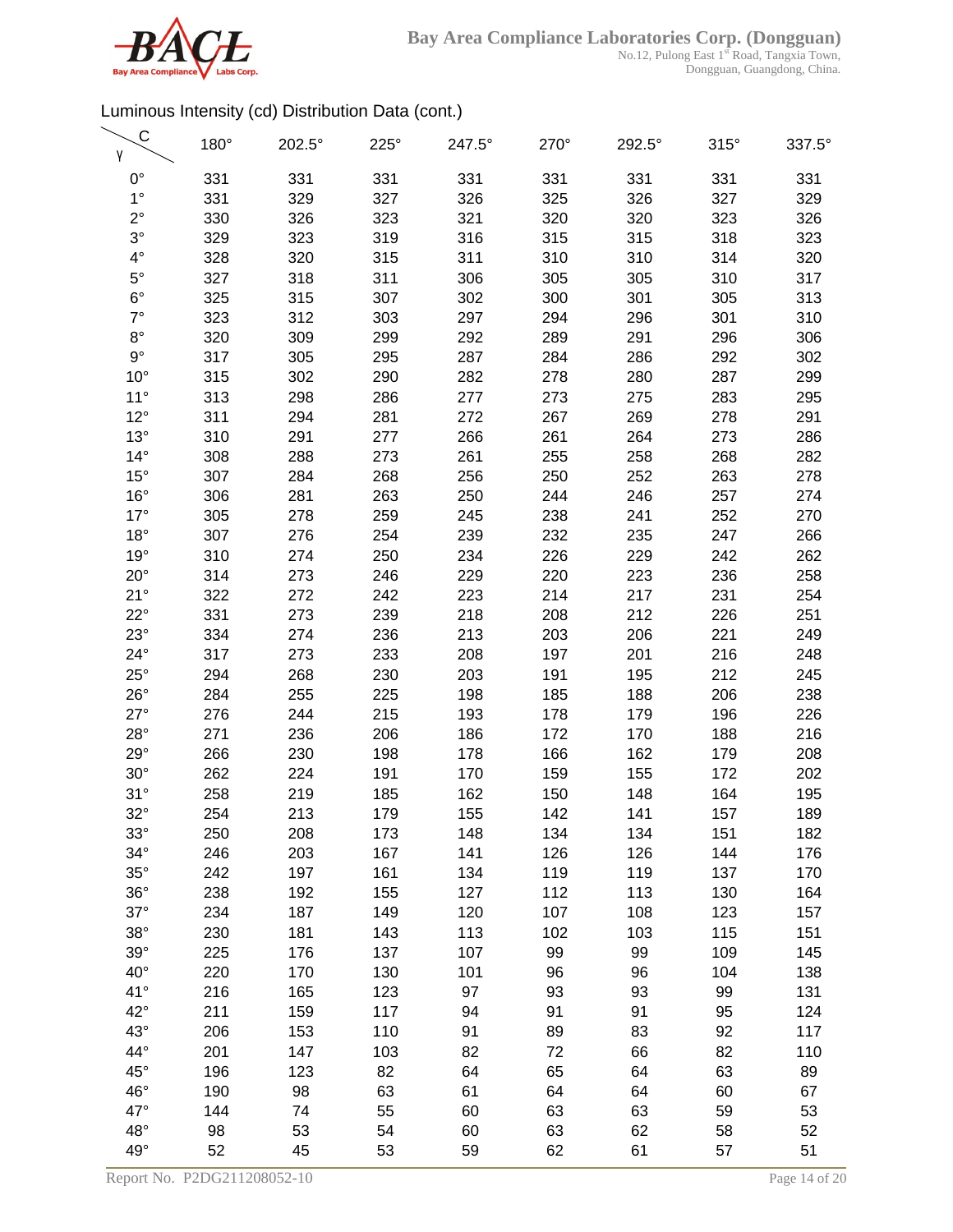

| C<br>γ       | 180°                      | 202.5°                  | $225^\circ$      | 247.5°         | 270°                    | 292.5°         | $315^\circ$             | 337.5°         |
|--------------|---------------------------|-------------------------|------------------|----------------|-------------------------|----------------|-------------------------|----------------|
| $50^\circ$   | 38                        | 44                      | 52               | 58             | 61                      | 60             | 56                      | 50             |
| $51^\circ$   | 37                        | 43                      | 50               | 57             | 60                      | 59             | 55                      | 49             |
| $52^\circ$   | 36                        | 42                      | 49               | 55             | 59                      | 58             | 54                      | 47             |
| $53^\circ$   | 34                        | 41                      | 48               | 54             | 57                      | 57             | 53                      | 46             |
| $54^\circ$   | 33                        | 39                      | 47               | 53             | 56                      | 55             | 51                      | 45             |
| $55^{\circ}$ | 32                        | 38                      | 45               | 51             | 54                      | 54             | 50                      | 43             |
| $56^{\circ}$ | 31                        | 37                      | 44               | 49             | 52                      | 52             | 48                      | 42             |
| $57^\circ$   | 30                        | 35                      | 42               | 48             | 50                      | 50             | 46                      | 40             |
| $58^\circ$   | 29                        | 34                      | 40               | 45             | 48                      | 48             | 44                      | 38             |
| $59^\circ$   | 27                        | 32                      | 38               | 43             | 46                      | 45             | 42                      | 37             |
| $60^\circ$   | 26                        | 31                      | 36               | 41             | 43                      | 43             | 40                      | 35             |
| $61^\circ$   | 25                        | 29                      | 34               | 39             | 41                      | 41             | 38                      | 33             |
| $62^\circ$   | 23                        | 28                      | 33               | 37             | 39                      | 38             | 36                      | 31             |
| $63^\circ$   | 22                        | 26                      | 31               | 34             | 36                      | 36             | 33                      | 29             |
| $64^\circ$   | 21                        | 24                      | 29               | 32             | 34                      | 34             | 31                      | 28             |
| $65^\circ$   | 19                        | 23                      | 27               | 30             | 32                      | 31             | 29                      | 26             |
| $66^\circ$   | 18                        | 21                      | 25               | 28             | 29                      | 29             | 27                      | 24             |
| $67^\circ$   | 17                        | 20                      | 23               | 26             | 27                      | 27             | 25                      | 22             |
| $68^\circ$   | 16                        | 18                      | 21               | 24             | 25                      | 25             | 23                      | 21             |
| $69^\circ$   | 15                        | 17                      | 20               | 22             | 23                      | 23             | 22                      | 19             |
| $70^{\circ}$ | 14                        | 16                      | 18               | 20             | 21                      | 21             | 20                      | 18             |
| $71^\circ$   | 13                        | 15                      | 17               | 18             | 19                      | 19             | 18                      | 16             |
| $72^\circ$   | 11                        | 13                      | 15               | 17             | 18                      | 18             | 17                      | 15             |
| $73^\circ$   | 10                        | 12                      | 14               | 15             | 16                      | 16             | 15                      | 14             |
| $74^\circ$   | 10                        | 11                      | 13               | 14             | 15                      | 15             | 14                      | 13             |
| $75^{\circ}$ | $\boldsymbol{9}$          | 10                      | 12               | 13             | 13                      | 13             | 13                      | 11             |
| $76^{\circ}$ | 8                         | $\boldsymbol{9}$        | 10               | 11             | 12                      | 12             | 11                      | 10             |
| $77^\circ$   | $\overline{7}$            | 8                       | $\boldsymbol{9}$ | 10             | 10                      | 11             | 10                      | 9              |
| $78^\circ$   | 6                         | $\overline{7}$          | 8                | 9              | 9                       | 9              | 9                       | 8              |
| $79^\circ$   | 6                         | 6                       | $\overline{7}$   | 8              | 8                       | 8              | 8                       | $\overline{7}$ |
| $80^\circ$   | 5                         | 6                       | $\overline{7}$   | 7              | 7                       | $\overline{7}$ | $\overline{7}$          | 6              |
| 81°          | 4                         | 5                       | 6                | 6              | 6                       | 6              | 6                       | 6              |
| $82^\circ$   | $\overline{\mathbf{4}}$   | 4                       | 5                | 5              | $\,6$                   | 6              | 5                       | 5              |
| $83^\circ$   | $\ensuremath{\mathsf{3}}$ | 3                       | 4                | 5              | 5                       | 5              | 4                       | 4              |
| $84^\circ$   | $\overline{c}$            | 3                       | 3                | 4              | $\overline{\mathbf{4}}$ | 4              | 4                       | 3              |
| $85^\circ$   | $\overline{c}$            | $\overline{\mathbf{c}}$ | 3                | 3              | 3                       | 3              | 3                       |                |
| $86^\circ$   | 1                         | $\overline{c}$          | $\overline{c}$   | $\overline{c}$ | $\overline{\mathbf{c}}$ | $\overline{c}$ | $\overline{\mathbf{c}}$ | $\frac{2}{2}$  |
| $87^\circ$   | 1                         | 1                       | $\mathbf 1$      | 1              | $\overline{c}$          | $\overline{c}$ | 1                       | $\mathbf 1$    |
| $88^\circ$   | $\pmb{0}$                 | $\pmb{0}$               | 1                | 1              | $\mathbf 1$             | 1              | 1                       | 1              |
| $89^\circ$   | $\pmb{0}$                 | $\pmb{0}$               | $\pmb{0}$        | $\pmb{0}$      | $\pmb{0}$               | 0              | $\pmb{0}$               | $\mathbf 0$    |
| $90^{\circ}$ | $\pmb{0}$                 | $\pmb{0}$               | $\pmb{0}$        | $\mathbf 0$    | $\mathbf 0$             | 0              | $\pmb{0}$               | $\mathbf 0$    |
| 91°          | $\mathbf 0$               | $\pmb{0}$               | $\mathbf 0$      | $\mathbf 0$    | $\pmb{0}$               | 0              | $\pmb{0}$               | $\mathbf{0}$   |
| $92^\circ$   | $\boldsymbol{0}$          | $\pmb{0}$               | $\boldsymbol{0}$ | $\mathbf 0$    | $\pmb{0}$               | 0              | $\pmb{0}$               | $\mathbf 0$    |
| $93^\circ$   | $\mathbf 0$               | 0                       | $\boldsymbol{0}$ | $\mathbf 0$    | $\mathbf 0$             | 0              | $\pmb{0}$               | $\mathbf{0}$   |
| $94^\circ$   | $\boldsymbol{0}$          | $\pmb{0}$               | $\mathbf 0$      | $\mathbf 0$    | $\mathbf 0$             | 0              | $\pmb{0}$               | $\mathbf{0}$   |
| $95^\circ$   | $\mathbf 0$               | $\pmb{0}$               | $\mathbf 0$      | $\mathbf 0$    | $\pmb{0}$               | 0              | $\pmb{0}$               | $\mathbf{0}$   |
| $96^{\circ}$ | $\mathbf 0$               | $\pmb{0}$               | $\mathbf 0$      | $\mathbf 0$    | $\mathbf 0$             | 0              | $\pmb{0}$               | $\mathbf{0}$   |
| $97^\circ$   | $\pmb{0}$                 | $\pmb{0}$               | $\pmb{0}$        | $\mathbf 0$    | $\mathbf 0$             | 0              | $\pmb{0}$               | $\mathbf 0$    |
| $98^\circ$   | $\pmb{0}$                 | $\mathbf 0$             | $\pmb{0}$        | $\mathsf 0$    | $\pmb{0}$               | 0              | $\mathbf 0$             | $\mathbf 0$    |
| $99^\circ$   | 0                         | 0                       | $\mathbf 0$      | 0              | $\mathbf 0$             | 0              | $\mathbf 0$             | $\mathbf 0$    |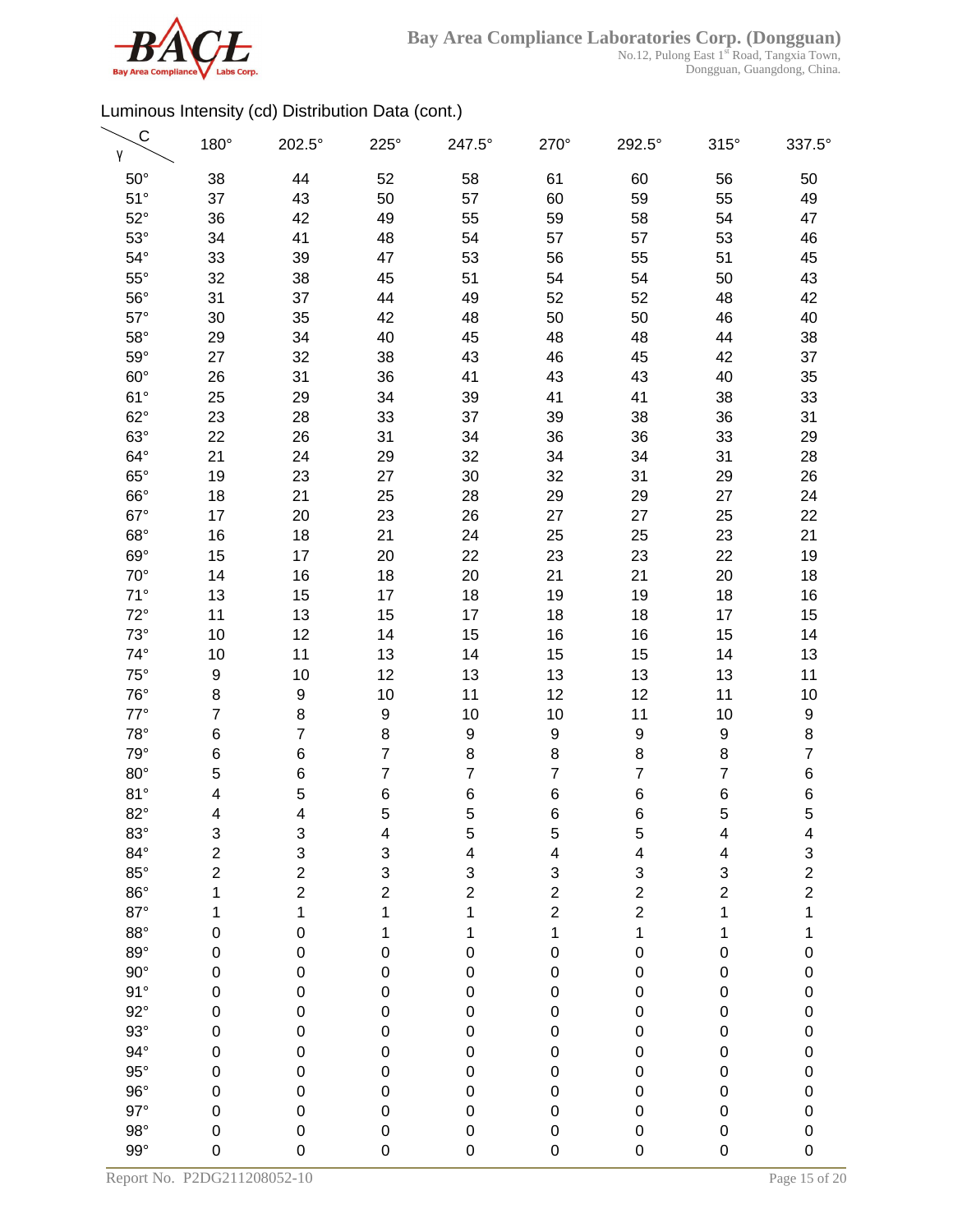

No.12, Pulong East 1<sup>st</sup> Road, Tangxia Town, Dongguan, Guangdong, China.

| 100°<br>0<br>0<br>$\boldsymbol{0}$<br>$\boldsymbol{0}$<br>$\pmb{0}$<br>$\pmb{0}$<br>$\pmb{0}$<br>101°<br>$\mathbf 0$<br>$\boldsymbol{0}$<br>0<br>$\pmb{0}$<br>0<br>0<br>0<br>102°<br>0<br>$\boldsymbol{0}$<br>0<br>$\pmb{0}$<br>0<br>0<br>0<br>$103^\circ$<br>0<br>0<br>$\pmb{0}$<br>0<br>0<br>0<br>$\mathbf 0$<br>104°<br>0<br>0<br>0<br>0<br>$\pmb{0}$<br>0<br>0<br>$105^\circ$<br>0<br>0<br>0<br>$\pmb{0}$<br>0<br>$\boldsymbol{0}$<br>0<br>106°<br>0<br>0<br>$\mathbf 0$<br>0<br>$\pmb{0}$<br>0<br>$\pmb{0}$<br>107°<br>0<br>$\mathbf 0$<br>$\mathbf 0$<br>0<br>0<br>0<br>$\pmb{0}$<br>108°<br>$\mathbf 0$<br>0<br>$\pmb{0}$<br>0<br>0<br>0<br>$\pmb{0}$<br>109°<br>0<br>0<br>0<br>$\pmb{0}$<br>0<br>0<br>0<br>$110^{\circ}$<br>0<br>$\boldsymbol{0}$<br>0<br>$\pmb{0}$<br>0<br>0<br>0<br>$111^\circ$<br>0<br>0<br>0<br>$\mathbf 0$<br>0<br>0<br>$\mathbf 0$<br>112°<br>0<br>0<br>0<br>$\mathbf 0$<br>0<br>0<br>0<br>$113^\circ$<br>0<br>0<br>0<br>$\pmb{0}$<br>0<br>0<br>$\mathbf 0$<br>$114^\circ$<br>0<br>$\boldsymbol{0}$<br>0<br>$\mathbf 0$<br>0<br>0<br>0<br>$115^\circ$<br>0<br>$\pmb{0}$<br>$\mathbf 0$<br>$\pmb{0}$<br>0<br>0<br>$\pmb{0}$<br>$116^\circ$<br>$\mathbf 0$<br>0<br>0<br>0<br>0<br>0<br>$\pmb{0}$<br>$117^\circ$<br>0<br>0<br>0<br>$\pmb{0}$<br>0<br>0<br>0<br>$118^\circ$<br>0<br>$\boldsymbol{0}$<br>0<br>$\pmb{0}$<br>0<br>0<br>0<br>119°<br>0<br>0<br>0<br>$\mathbf 0$<br>0<br>0<br>0<br>120°<br>0<br>0<br>0<br>$\pmb{0}$<br>0<br>0<br>0<br>121°<br>0<br>0<br>0<br>$\mathbf 0$<br>0<br>0<br>$\mathbf 0$<br>$122^\circ$<br>$\mathbf 0$<br>0<br>$\mathbf 0$<br>0<br>$\mathbf 0$<br>0<br>$\pmb{0}$<br>$123^\circ$<br>$\mathbf 0$<br>$\mathbf 0$<br>0<br>0<br>0<br>0<br>$\pmb{0}$<br>124°<br>$\mathbf 0$<br>0<br>$\pmb{0}$<br>0<br>0<br>0<br>$\pmb{0}$<br>$125^\circ$<br>0<br>0<br>0<br>$\mathbf 0$<br>0<br>0<br>0<br>126°<br>0<br>$\mathbf 0$<br>0<br>$\mathbf 0$<br>0<br>0<br>0<br>127°<br>0<br>0<br>0<br>$\mathbf 0$<br>0<br>0<br>$\mathbf 0$<br>128°<br>0<br>0<br>0<br>$\mathbf 0$<br>0<br>0<br>0<br>129°<br>0<br>0<br>0<br>$\mathbf 0$<br>0<br>0<br>$\mathbf 0$<br>130°<br>0<br>$\mathbf 0$<br>0<br>0<br>0<br>0<br>0<br>131°<br>0<br>$\mathbf 0$<br>$\mathbf 0$<br>0<br>$\mathbf 0$<br>0<br>0<br>132°<br>$\mathbf 0$<br>0<br>$\mathbf 0$<br>0<br>0<br>0<br>0<br>133°<br>0<br>0<br>$\boldsymbol{0}$<br>0<br>$\mathbf 0$<br>$\mathbf 0$<br>$\boldsymbol{0}$<br>134°<br>$\boldsymbol{0}$<br>$\mathsf 0$<br>$\mathbf 0$<br>0<br>$\pmb{0}$<br>0<br>$\pmb{0}$<br>$135^\circ$<br>$\mathbf 0$<br>$\pmb{0}$<br>$\mathbf 0$<br>$\mathsf 0$<br>$\mathbf 0$<br>0<br>$\boldsymbol{0}$<br>136°<br>$\mathbf 0$<br>$\mathsf 0$<br>0<br>0<br>$\pmb{0}$<br>$\mathbf 0$<br>$\boldsymbol{0}$<br>137°<br>$\mathbf 0$<br>$\pmb{0}$<br>$\mathbf 0$<br>$\mathsf 0$<br>$\pmb{0}$<br>0<br>$\boldsymbol{0}$<br>138°<br>$\mathbf 0$<br>$\pmb{0}$<br>$\mathbf 0$<br>$\mathbf 0$<br>$\pmb{0}$<br>0<br>$\pmb{0}$<br>139°<br>$\mathbf 0$<br>$\mathbf 0$<br>$\mathbf 0$<br>$\mathsf 0$<br>$\pmb{0}$<br>0<br>$\mathbf 0$<br>$140^\circ$<br>$\mathbf 0$<br>$\mathbf 0$<br>$\mathbf 0$<br>$\mathsf 0$<br>$\pmb{0}$<br>0<br>$\pmb{0}$<br>$141^\circ$<br>$\mathbf 0$<br>$\pmb{0}$<br>$\mathsf 0$<br>$\mathbf 0$<br>$\mathbf 0$<br>0<br>$\mathbf 0$<br>$142^\circ$<br>$\mathbf 0$<br>$\mathbf 0$<br>$\mathsf 0$<br>$\mathbf 0$<br>0<br>0<br>$\pmb{0}$<br>$143^\circ$<br>$\mathbf 0$<br>$\pmb{0}$<br>$\mathbf 0$<br>$\mathsf 0$<br>$\pmb{0}$<br>0<br>$\pmb{0}$<br>144°<br>$\mathbf 0$<br>$\pmb{0}$<br>$\mathbf 0$<br>$\mathsf 0$<br>$\mathbf 0$<br>0<br>$\boldsymbol{0}$<br>$145^\circ$<br>$\mathbf 0$<br>$\pmb{0}$<br>$\mathbf 0$<br>$\mathsf 0$<br>$\pmb{0}$<br>0<br>$\mathbf 0$<br>146°<br>$\mathbf 0$<br>$\pmb{0}$<br>$\mathbf 0$<br>$\mathsf 0$<br>$\pmb{0}$<br>0<br>$\pmb{0}$<br>147°<br>$\mathbf 0$<br>$\mathbf 0$<br>$\mathbf 0$<br>$\mathsf 0$<br>$\pmb{0}$<br>0<br>$\mathbf 0$ | $\mathsf{C}$<br>γ | 180° | 202.5° | $225^\circ$ | 247.5° | 270° | 292.5° | $315^\circ$ | 337.5°              |
|----------------------------------------------------------------------------------------------------------------------------------------------------------------------------------------------------------------------------------------------------------------------------------------------------------------------------------------------------------------------------------------------------------------------------------------------------------------------------------------------------------------------------------------------------------------------------------------------------------------------------------------------------------------------------------------------------------------------------------------------------------------------------------------------------------------------------------------------------------------------------------------------------------------------------------------------------------------------------------------------------------------------------------------------------------------------------------------------------------------------------------------------------------------------------------------------------------------------------------------------------------------------------------------------------------------------------------------------------------------------------------------------------------------------------------------------------------------------------------------------------------------------------------------------------------------------------------------------------------------------------------------------------------------------------------------------------------------------------------------------------------------------------------------------------------------------------------------------------------------------------------------------------------------------------------------------------------------------------------------------------------------------------------------------------------------------------------------------------------------------------------------------------------------------------------------------------------------------------------------------------------------------------------------------------------------------------------------------------------------------------------------------------------------------------------------------------------------------------------------------------------------------------------------------------------------------------------------------------------------------------------------------------------------------------------------------------------------------------------------------------------------------------------------------------------------------------------------------------------------------------------------------------------------------------------------------------------------------------------------------------------------------------------------------------------------------------------------------------------------------------------------------------------------------------------------------------------------------------------------------------------------------------------------------------------------------------------------------------------------------------------------------------------------------------------------------------------------------------------------------------------------------------------------------------------------------------------------------------------------------------------------------------------------------------------------------------------------------------------------------------------------------------------------------------------------------------------------------------------------------------------|-------------------|------|--------|-------------|--------|------|--------|-------------|---------------------|
|                                                                                                                                                                                                                                                                                                                                                                                                                                                                                                                                                                                                                                                                                                                                                                                                                                                                                                                                                                                                                                                                                                                                                                                                                                                                                                                                                                                                                                                                                                                                                                                                                                                                                                                                                                                                                                                                                                                                                                                                                                                                                                                                                                                                                                                                                                                                                                                                                                                                                                                                                                                                                                                                                                                                                                                                                                                                                                                                                                                                                                                                                                                                                                                                                                                                                                                                                                                                                                                                                                                                                                                                                                                                                                                                                                                                                                                                                  |                   |      |        |             |        |      |        |             | 0                   |
|                                                                                                                                                                                                                                                                                                                                                                                                                                                                                                                                                                                                                                                                                                                                                                                                                                                                                                                                                                                                                                                                                                                                                                                                                                                                                                                                                                                                                                                                                                                                                                                                                                                                                                                                                                                                                                                                                                                                                                                                                                                                                                                                                                                                                                                                                                                                                                                                                                                                                                                                                                                                                                                                                                                                                                                                                                                                                                                                                                                                                                                                                                                                                                                                                                                                                                                                                                                                                                                                                                                                                                                                                                                                                                                                                                                                                                                                                  |                   |      |        |             |        |      |        |             | 0                   |
|                                                                                                                                                                                                                                                                                                                                                                                                                                                                                                                                                                                                                                                                                                                                                                                                                                                                                                                                                                                                                                                                                                                                                                                                                                                                                                                                                                                                                                                                                                                                                                                                                                                                                                                                                                                                                                                                                                                                                                                                                                                                                                                                                                                                                                                                                                                                                                                                                                                                                                                                                                                                                                                                                                                                                                                                                                                                                                                                                                                                                                                                                                                                                                                                                                                                                                                                                                                                                                                                                                                                                                                                                                                                                                                                                                                                                                                                                  |                   |      |        |             |        |      |        |             | 0                   |
|                                                                                                                                                                                                                                                                                                                                                                                                                                                                                                                                                                                                                                                                                                                                                                                                                                                                                                                                                                                                                                                                                                                                                                                                                                                                                                                                                                                                                                                                                                                                                                                                                                                                                                                                                                                                                                                                                                                                                                                                                                                                                                                                                                                                                                                                                                                                                                                                                                                                                                                                                                                                                                                                                                                                                                                                                                                                                                                                                                                                                                                                                                                                                                                                                                                                                                                                                                                                                                                                                                                                                                                                                                                                                                                                                                                                                                                                                  |                   |      |        |             |        |      |        |             | 0                   |
|                                                                                                                                                                                                                                                                                                                                                                                                                                                                                                                                                                                                                                                                                                                                                                                                                                                                                                                                                                                                                                                                                                                                                                                                                                                                                                                                                                                                                                                                                                                                                                                                                                                                                                                                                                                                                                                                                                                                                                                                                                                                                                                                                                                                                                                                                                                                                                                                                                                                                                                                                                                                                                                                                                                                                                                                                                                                                                                                                                                                                                                                                                                                                                                                                                                                                                                                                                                                                                                                                                                                                                                                                                                                                                                                                                                                                                                                                  |                   |      |        |             |        |      |        |             | 0                   |
|                                                                                                                                                                                                                                                                                                                                                                                                                                                                                                                                                                                                                                                                                                                                                                                                                                                                                                                                                                                                                                                                                                                                                                                                                                                                                                                                                                                                                                                                                                                                                                                                                                                                                                                                                                                                                                                                                                                                                                                                                                                                                                                                                                                                                                                                                                                                                                                                                                                                                                                                                                                                                                                                                                                                                                                                                                                                                                                                                                                                                                                                                                                                                                                                                                                                                                                                                                                                                                                                                                                                                                                                                                                                                                                                                                                                                                                                                  |                   |      |        |             |        |      |        |             | 0                   |
|                                                                                                                                                                                                                                                                                                                                                                                                                                                                                                                                                                                                                                                                                                                                                                                                                                                                                                                                                                                                                                                                                                                                                                                                                                                                                                                                                                                                                                                                                                                                                                                                                                                                                                                                                                                                                                                                                                                                                                                                                                                                                                                                                                                                                                                                                                                                                                                                                                                                                                                                                                                                                                                                                                                                                                                                                                                                                                                                                                                                                                                                                                                                                                                                                                                                                                                                                                                                                                                                                                                                                                                                                                                                                                                                                                                                                                                                                  |                   |      |        |             |        |      |        |             | 0                   |
|                                                                                                                                                                                                                                                                                                                                                                                                                                                                                                                                                                                                                                                                                                                                                                                                                                                                                                                                                                                                                                                                                                                                                                                                                                                                                                                                                                                                                                                                                                                                                                                                                                                                                                                                                                                                                                                                                                                                                                                                                                                                                                                                                                                                                                                                                                                                                                                                                                                                                                                                                                                                                                                                                                                                                                                                                                                                                                                                                                                                                                                                                                                                                                                                                                                                                                                                                                                                                                                                                                                                                                                                                                                                                                                                                                                                                                                                                  |                   |      |        |             |        |      |        |             | $\pmb{0}$           |
|                                                                                                                                                                                                                                                                                                                                                                                                                                                                                                                                                                                                                                                                                                                                                                                                                                                                                                                                                                                                                                                                                                                                                                                                                                                                                                                                                                                                                                                                                                                                                                                                                                                                                                                                                                                                                                                                                                                                                                                                                                                                                                                                                                                                                                                                                                                                                                                                                                                                                                                                                                                                                                                                                                                                                                                                                                                                                                                                                                                                                                                                                                                                                                                                                                                                                                                                                                                                                                                                                                                                                                                                                                                                                                                                                                                                                                                                                  |                   |      |        |             |        |      |        |             | 0                   |
|                                                                                                                                                                                                                                                                                                                                                                                                                                                                                                                                                                                                                                                                                                                                                                                                                                                                                                                                                                                                                                                                                                                                                                                                                                                                                                                                                                                                                                                                                                                                                                                                                                                                                                                                                                                                                                                                                                                                                                                                                                                                                                                                                                                                                                                                                                                                                                                                                                                                                                                                                                                                                                                                                                                                                                                                                                                                                                                                                                                                                                                                                                                                                                                                                                                                                                                                                                                                                                                                                                                                                                                                                                                                                                                                                                                                                                                                                  |                   |      |        |             |        |      |        |             | $\mathsf{O}\xspace$ |
|                                                                                                                                                                                                                                                                                                                                                                                                                                                                                                                                                                                                                                                                                                                                                                                                                                                                                                                                                                                                                                                                                                                                                                                                                                                                                                                                                                                                                                                                                                                                                                                                                                                                                                                                                                                                                                                                                                                                                                                                                                                                                                                                                                                                                                                                                                                                                                                                                                                                                                                                                                                                                                                                                                                                                                                                                                                                                                                                                                                                                                                                                                                                                                                                                                                                                                                                                                                                                                                                                                                                                                                                                                                                                                                                                                                                                                                                                  |                   |      |        |             |        |      |        |             | 0                   |
|                                                                                                                                                                                                                                                                                                                                                                                                                                                                                                                                                                                                                                                                                                                                                                                                                                                                                                                                                                                                                                                                                                                                                                                                                                                                                                                                                                                                                                                                                                                                                                                                                                                                                                                                                                                                                                                                                                                                                                                                                                                                                                                                                                                                                                                                                                                                                                                                                                                                                                                                                                                                                                                                                                                                                                                                                                                                                                                                                                                                                                                                                                                                                                                                                                                                                                                                                                                                                                                                                                                                                                                                                                                                                                                                                                                                                                                                                  |                   |      |        |             |        |      |        |             | 0                   |
|                                                                                                                                                                                                                                                                                                                                                                                                                                                                                                                                                                                                                                                                                                                                                                                                                                                                                                                                                                                                                                                                                                                                                                                                                                                                                                                                                                                                                                                                                                                                                                                                                                                                                                                                                                                                                                                                                                                                                                                                                                                                                                                                                                                                                                                                                                                                                                                                                                                                                                                                                                                                                                                                                                                                                                                                                                                                                                                                                                                                                                                                                                                                                                                                                                                                                                                                                                                                                                                                                                                                                                                                                                                                                                                                                                                                                                                                                  |                   |      |        |             |        |      |        |             | 0                   |
|                                                                                                                                                                                                                                                                                                                                                                                                                                                                                                                                                                                                                                                                                                                                                                                                                                                                                                                                                                                                                                                                                                                                                                                                                                                                                                                                                                                                                                                                                                                                                                                                                                                                                                                                                                                                                                                                                                                                                                                                                                                                                                                                                                                                                                                                                                                                                                                                                                                                                                                                                                                                                                                                                                                                                                                                                                                                                                                                                                                                                                                                                                                                                                                                                                                                                                                                                                                                                                                                                                                                                                                                                                                                                                                                                                                                                                                                                  |                   |      |        |             |        |      |        |             | 0                   |
|                                                                                                                                                                                                                                                                                                                                                                                                                                                                                                                                                                                                                                                                                                                                                                                                                                                                                                                                                                                                                                                                                                                                                                                                                                                                                                                                                                                                                                                                                                                                                                                                                                                                                                                                                                                                                                                                                                                                                                                                                                                                                                                                                                                                                                                                                                                                                                                                                                                                                                                                                                                                                                                                                                                                                                                                                                                                                                                                                                                                                                                                                                                                                                                                                                                                                                                                                                                                                                                                                                                                                                                                                                                                                                                                                                                                                                                                                  |                   |      |        |             |        |      |        |             | 0                   |
|                                                                                                                                                                                                                                                                                                                                                                                                                                                                                                                                                                                                                                                                                                                                                                                                                                                                                                                                                                                                                                                                                                                                                                                                                                                                                                                                                                                                                                                                                                                                                                                                                                                                                                                                                                                                                                                                                                                                                                                                                                                                                                                                                                                                                                                                                                                                                                                                                                                                                                                                                                                                                                                                                                                                                                                                                                                                                                                                                                                                                                                                                                                                                                                                                                                                                                                                                                                                                                                                                                                                                                                                                                                                                                                                                                                                                                                                                  |                   |      |        |             |        |      |        |             | $\pmb{0}$           |
|                                                                                                                                                                                                                                                                                                                                                                                                                                                                                                                                                                                                                                                                                                                                                                                                                                                                                                                                                                                                                                                                                                                                                                                                                                                                                                                                                                                                                                                                                                                                                                                                                                                                                                                                                                                                                                                                                                                                                                                                                                                                                                                                                                                                                                                                                                                                                                                                                                                                                                                                                                                                                                                                                                                                                                                                                                                                                                                                                                                                                                                                                                                                                                                                                                                                                                                                                                                                                                                                                                                                                                                                                                                                                                                                                                                                                                                                                  |                   |      |        |             |        |      |        |             | 0                   |
|                                                                                                                                                                                                                                                                                                                                                                                                                                                                                                                                                                                                                                                                                                                                                                                                                                                                                                                                                                                                                                                                                                                                                                                                                                                                                                                                                                                                                                                                                                                                                                                                                                                                                                                                                                                                                                                                                                                                                                                                                                                                                                                                                                                                                                                                                                                                                                                                                                                                                                                                                                                                                                                                                                                                                                                                                                                                                                                                                                                                                                                                                                                                                                                                                                                                                                                                                                                                                                                                                                                                                                                                                                                                                                                                                                                                                                                                                  |                   |      |        |             |        |      |        |             | $\pmb{0}$           |
|                                                                                                                                                                                                                                                                                                                                                                                                                                                                                                                                                                                                                                                                                                                                                                                                                                                                                                                                                                                                                                                                                                                                                                                                                                                                                                                                                                                                                                                                                                                                                                                                                                                                                                                                                                                                                                                                                                                                                                                                                                                                                                                                                                                                                                                                                                                                                                                                                                                                                                                                                                                                                                                                                                                                                                                                                                                                                                                                                                                                                                                                                                                                                                                                                                                                                                                                                                                                                                                                                                                                                                                                                                                                                                                                                                                                                                                                                  |                   |      |        |             |        |      |        |             | 0                   |
|                                                                                                                                                                                                                                                                                                                                                                                                                                                                                                                                                                                                                                                                                                                                                                                                                                                                                                                                                                                                                                                                                                                                                                                                                                                                                                                                                                                                                                                                                                                                                                                                                                                                                                                                                                                                                                                                                                                                                                                                                                                                                                                                                                                                                                                                                                                                                                                                                                                                                                                                                                                                                                                                                                                                                                                                                                                                                                                                                                                                                                                                                                                                                                                                                                                                                                                                                                                                                                                                                                                                                                                                                                                                                                                                                                                                                                                                                  |                   |      |        |             |        |      |        |             | 0                   |
|                                                                                                                                                                                                                                                                                                                                                                                                                                                                                                                                                                                                                                                                                                                                                                                                                                                                                                                                                                                                                                                                                                                                                                                                                                                                                                                                                                                                                                                                                                                                                                                                                                                                                                                                                                                                                                                                                                                                                                                                                                                                                                                                                                                                                                                                                                                                                                                                                                                                                                                                                                                                                                                                                                                                                                                                                                                                                                                                                                                                                                                                                                                                                                                                                                                                                                                                                                                                                                                                                                                                                                                                                                                                                                                                                                                                                                                                                  |                   |      |        |             |        |      |        |             | 0                   |
|                                                                                                                                                                                                                                                                                                                                                                                                                                                                                                                                                                                                                                                                                                                                                                                                                                                                                                                                                                                                                                                                                                                                                                                                                                                                                                                                                                                                                                                                                                                                                                                                                                                                                                                                                                                                                                                                                                                                                                                                                                                                                                                                                                                                                                                                                                                                                                                                                                                                                                                                                                                                                                                                                                                                                                                                                                                                                                                                                                                                                                                                                                                                                                                                                                                                                                                                                                                                                                                                                                                                                                                                                                                                                                                                                                                                                                                                                  |                   |      |        |             |        |      |        |             | 0                   |
|                                                                                                                                                                                                                                                                                                                                                                                                                                                                                                                                                                                                                                                                                                                                                                                                                                                                                                                                                                                                                                                                                                                                                                                                                                                                                                                                                                                                                                                                                                                                                                                                                                                                                                                                                                                                                                                                                                                                                                                                                                                                                                                                                                                                                                                                                                                                                                                                                                                                                                                                                                                                                                                                                                                                                                                                                                                                                                                                                                                                                                                                                                                                                                                                                                                                                                                                                                                                                                                                                                                                                                                                                                                                                                                                                                                                                                                                                  |                   |      |        |             |        |      |        |             | 0                   |
|                                                                                                                                                                                                                                                                                                                                                                                                                                                                                                                                                                                                                                                                                                                                                                                                                                                                                                                                                                                                                                                                                                                                                                                                                                                                                                                                                                                                                                                                                                                                                                                                                                                                                                                                                                                                                                                                                                                                                                                                                                                                                                                                                                                                                                                                                                                                                                                                                                                                                                                                                                                                                                                                                                                                                                                                                                                                                                                                                                                                                                                                                                                                                                                                                                                                                                                                                                                                                                                                                                                                                                                                                                                                                                                                                                                                                                                                                  |                   |      |        |             |        |      |        |             | $\pmb{0}$           |
|                                                                                                                                                                                                                                                                                                                                                                                                                                                                                                                                                                                                                                                                                                                                                                                                                                                                                                                                                                                                                                                                                                                                                                                                                                                                                                                                                                                                                                                                                                                                                                                                                                                                                                                                                                                                                                                                                                                                                                                                                                                                                                                                                                                                                                                                                                                                                                                                                                                                                                                                                                                                                                                                                                                                                                                                                                                                                                                                                                                                                                                                                                                                                                                                                                                                                                                                                                                                                                                                                                                                                                                                                                                                                                                                                                                                                                                                                  |                   |      |        |             |        |      |        |             | $\pmb{0}$           |
|                                                                                                                                                                                                                                                                                                                                                                                                                                                                                                                                                                                                                                                                                                                                                                                                                                                                                                                                                                                                                                                                                                                                                                                                                                                                                                                                                                                                                                                                                                                                                                                                                                                                                                                                                                                                                                                                                                                                                                                                                                                                                                                                                                                                                                                                                                                                                                                                                                                                                                                                                                                                                                                                                                                                                                                                                                                                                                                                                                                                                                                                                                                                                                                                                                                                                                                                                                                                                                                                                                                                                                                                                                                                                                                                                                                                                                                                                  |                   |      |        |             |        |      |        |             | $\pmb{0}$           |
|                                                                                                                                                                                                                                                                                                                                                                                                                                                                                                                                                                                                                                                                                                                                                                                                                                                                                                                                                                                                                                                                                                                                                                                                                                                                                                                                                                                                                                                                                                                                                                                                                                                                                                                                                                                                                                                                                                                                                                                                                                                                                                                                                                                                                                                                                                                                                                                                                                                                                                                                                                                                                                                                                                                                                                                                                                                                                                                                                                                                                                                                                                                                                                                                                                                                                                                                                                                                                                                                                                                                                                                                                                                                                                                                                                                                                                                                                  |                   |      |        |             |        |      |        |             | 0                   |
|                                                                                                                                                                                                                                                                                                                                                                                                                                                                                                                                                                                                                                                                                                                                                                                                                                                                                                                                                                                                                                                                                                                                                                                                                                                                                                                                                                                                                                                                                                                                                                                                                                                                                                                                                                                                                                                                                                                                                                                                                                                                                                                                                                                                                                                                                                                                                                                                                                                                                                                                                                                                                                                                                                                                                                                                                                                                                                                                                                                                                                                                                                                                                                                                                                                                                                                                                                                                                                                                                                                                                                                                                                                                                                                                                                                                                                                                                  |                   |      |        |             |        |      |        |             | 0                   |
|                                                                                                                                                                                                                                                                                                                                                                                                                                                                                                                                                                                                                                                                                                                                                                                                                                                                                                                                                                                                                                                                                                                                                                                                                                                                                                                                                                                                                                                                                                                                                                                                                                                                                                                                                                                                                                                                                                                                                                                                                                                                                                                                                                                                                                                                                                                                                                                                                                                                                                                                                                                                                                                                                                                                                                                                                                                                                                                                                                                                                                                                                                                                                                                                                                                                                                                                                                                                                                                                                                                                                                                                                                                                                                                                                                                                                                                                                  |                   |      |        |             |        |      |        |             | 0                   |
|                                                                                                                                                                                                                                                                                                                                                                                                                                                                                                                                                                                                                                                                                                                                                                                                                                                                                                                                                                                                                                                                                                                                                                                                                                                                                                                                                                                                                                                                                                                                                                                                                                                                                                                                                                                                                                                                                                                                                                                                                                                                                                                                                                                                                                                                                                                                                                                                                                                                                                                                                                                                                                                                                                                                                                                                                                                                                                                                                                                                                                                                                                                                                                                                                                                                                                                                                                                                                                                                                                                                                                                                                                                                                                                                                                                                                                                                                  |                   |      |        |             |        |      |        |             | 0                   |
|                                                                                                                                                                                                                                                                                                                                                                                                                                                                                                                                                                                                                                                                                                                                                                                                                                                                                                                                                                                                                                                                                                                                                                                                                                                                                                                                                                                                                                                                                                                                                                                                                                                                                                                                                                                                                                                                                                                                                                                                                                                                                                                                                                                                                                                                                                                                                                                                                                                                                                                                                                                                                                                                                                                                                                                                                                                                                                                                                                                                                                                                                                                                                                                                                                                                                                                                                                                                                                                                                                                                                                                                                                                                                                                                                                                                                                                                                  |                   |      |        |             |        |      |        |             | 0                   |
|                                                                                                                                                                                                                                                                                                                                                                                                                                                                                                                                                                                                                                                                                                                                                                                                                                                                                                                                                                                                                                                                                                                                                                                                                                                                                                                                                                                                                                                                                                                                                                                                                                                                                                                                                                                                                                                                                                                                                                                                                                                                                                                                                                                                                                                                                                                                                                                                                                                                                                                                                                                                                                                                                                                                                                                                                                                                                                                                                                                                                                                                                                                                                                                                                                                                                                                                                                                                                                                                                                                                                                                                                                                                                                                                                                                                                                                                                  |                   |      |        |             |        |      |        |             | 0                   |
|                                                                                                                                                                                                                                                                                                                                                                                                                                                                                                                                                                                                                                                                                                                                                                                                                                                                                                                                                                                                                                                                                                                                                                                                                                                                                                                                                                                                                                                                                                                                                                                                                                                                                                                                                                                                                                                                                                                                                                                                                                                                                                                                                                                                                                                                                                                                                                                                                                                                                                                                                                                                                                                                                                                                                                                                                                                                                                                                                                                                                                                                                                                                                                                                                                                                                                                                                                                                                                                                                                                                                                                                                                                                                                                                                                                                                                                                                  |                   |      |        |             |        |      |        |             | 0                   |
|                                                                                                                                                                                                                                                                                                                                                                                                                                                                                                                                                                                                                                                                                                                                                                                                                                                                                                                                                                                                                                                                                                                                                                                                                                                                                                                                                                                                                                                                                                                                                                                                                                                                                                                                                                                                                                                                                                                                                                                                                                                                                                                                                                                                                                                                                                                                                                                                                                                                                                                                                                                                                                                                                                                                                                                                                                                                                                                                                                                                                                                                                                                                                                                                                                                                                                                                                                                                                                                                                                                                                                                                                                                                                                                                                                                                                                                                                  |                   |      |        |             |        |      |        |             | $\mathbf 0$         |
|                                                                                                                                                                                                                                                                                                                                                                                                                                                                                                                                                                                                                                                                                                                                                                                                                                                                                                                                                                                                                                                                                                                                                                                                                                                                                                                                                                                                                                                                                                                                                                                                                                                                                                                                                                                                                                                                                                                                                                                                                                                                                                                                                                                                                                                                                                                                                                                                                                                                                                                                                                                                                                                                                                                                                                                                                                                                                                                                                                                                                                                                                                                                                                                                                                                                                                                                                                                                                                                                                                                                                                                                                                                                                                                                                                                                                                                                                  |                   |      |        |             |        |      |        |             | 0                   |
|                                                                                                                                                                                                                                                                                                                                                                                                                                                                                                                                                                                                                                                                                                                                                                                                                                                                                                                                                                                                                                                                                                                                                                                                                                                                                                                                                                                                                                                                                                                                                                                                                                                                                                                                                                                                                                                                                                                                                                                                                                                                                                                                                                                                                                                                                                                                                                                                                                                                                                                                                                                                                                                                                                                                                                                                                                                                                                                                                                                                                                                                                                                                                                                                                                                                                                                                                                                                                                                                                                                                                                                                                                                                                                                                                                                                                                                                                  |                   |      |        |             |        |      |        |             | $\pmb{0}$           |
|                                                                                                                                                                                                                                                                                                                                                                                                                                                                                                                                                                                                                                                                                                                                                                                                                                                                                                                                                                                                                                                                                                                                                                                                                                                                                                                                                                                                                                                                                                                                                                                                                                                                                                                                                                                                                                                                                                                                                                                                                                                                                                                                                                                                                                                                                                                                                                                                                                                                                                                                                                                                                                                                                                                                                                                                                                                                                                                                                                                                                                                                                                                                                                                                                                                                                                                                                                                                                                                                                                                                                                                                                                                                                                                                                                                                                                                                                  |                   |      |        |             |        |      |        |             | 0                   |
|                                                                                                                                                                                                                                                                                                                                                                                                                                                                                                                                                                                                                                                                                                                                                                                                                                                                                                                                                                                                                                                                                                                                                                                                                                                                                                                                                                                                                                                                                                                                                                                                                                                                                                                                                                                                                                                                                                                                                                                                                                                                                                                                                                                                                                                                                                                                                                                                                                                                                                                                                                                                                                                                                                                                                                                                                                                                                                                                                                                                                                                                                                                                                                                                                                                                                                                                                                                                                                                                                                                                                                                                                                                                                                                                                                                                                                                                                  |                   |      |        |             |        |      |        |             | $\mathbf 0$         |
|                                                                                                                                                                                                                                                                                                                                                                                                                                                                                                                                                                                                                                                                                                                                                                                                                                                                                                                                                                                                                                                                                                                                                                                                                                                                                                                                                                                                                                                                                                                                                                                                                                                                                                                                                                                                                                                                                                                                                                                                                                                                                                                                                                                                                                                                                                                                                                                                                                                                                                                                                                                                                                                                                                                                                                                                                                                                                                                                                                                                                                                                                                                                                                                                                                                                                                                                                                                                                                                                                                                                                                                                                                                                                                                                                                                                                                                                                  |                   |      |        |             |        |      |        |             | $\mathbf 0$         |
|                                                                                                                                                                                                                                                                                                                                                                                                                                                                                                                                                                                                                                                                                                                                                                                                                                                                                                                                                                                                                                                                                                                                                                                                                                                                                                                                                                                                                                                                                                                                                                                                                                                                                                                                                                                                                                                                                                                                                                                                                                                                                                                                                                                                                                                                                                                                                                                                                                                                                                                                                                                                                                                                                                                                                                                                                                                                                                                                                                                                                                                                                                                                                                                                                                                                                                                                                                                                                                                                                                                                                                                                                                                                                                                                                                                                                                                                                  |                   |      |        |             |        |      |        |             | $\mathbf 0$         |
|                                                                                                                                                                                                                                                                                                                                                                                                                                                                                                                                                                                                                                                                                                                                                                                                                                                                                                                                                                                                                                                                                                                                                                                                                                                                                                                                                                                                                                                                                                                                                                                                                                                                                                                                                                                                                                                                                                                                                                                                                                                                                                                                                                                                                                                                                                                                                                                                                                                                                                                                                                                                                                                                                                                                                                                                                                                                                                                                                                                                                                                                                                                                                                                                                                                                                                                                                                                                                                                                                                                                                                                                                                                                                                                                                                                                                                                                                  |                   |      |        |             |        |      |        |             | $\pmb{0}$           |
|                                                                                                                                                                                                                                                                                                                                                                                                                                                                                                                                                                                                                                                                                                                                                                                                                                                                                                                                                                                                                                                                                                                                                                                                                                                                                                                                                                                                                                                                                                                                                                                                                                                                                                                                                                                                                                                                                                                                                                                                                                                                                                                                                                                                                                                                                                                                                                                                                                                                                                                                                                                                                                                                                                                                                                                                                                                                                                                                                                                                                                                                                                                                                                                                                                                                                                                                                                                                                                                                                                                                                                                                                                                                                                                                                                                                                                                                                  |                   |      |        |             |        |      |        |             | $\mathbf 0$         |
|                                                                                                                                                                                                                                                                                                                                                                                                                                                                                                                                                                                                                                                                                                                                                                                                                                                                                                                                                                                                                                                                                                                                                                                                                                                                                                                                                                                                                                                                                                                                                                                                                                                                                                                                                                                                                                                                                                                                                                                                                                                                                                                                                                                                                                                                                                                                                                                                                                                                                                                                                                                                                                                                                                                                                                                                                                                                                                                                                                                                                                                                                                                                                                                                                                                                                                                                                                                                                                                                                                                                                                                                                                                                                                                                                                                                                                                                                  |                   |      |        |             |        |      |        |             | $\pmb{0}$           |
|                                                                                                                                                                                                                                                                                                                                                                                                                                                                                                                                                                                                                                                                                                                                                                                                                                                                                                                                                                                                                                                                                                                                                                                                                                                                                                                                                                                                                                                                                                                                                                                                                                                                                                                                                                                                                                                                                                                                                                                                                                                                                                                                                                                                                                                                                                                                                                                                                                                                                                                                                                                                                                                                                                                                                                                                                                                                                                                                                                                                                                                                                                                                                                                                                                                                                                                                                                                                                                                                                                                                                                                                                                                                                                                                                                                                                                                                                  |                   |      |        |             |        |      |        |             | $\pmb{0}$           |
|                                                                                                                                                                                                                                                                                                                                                                                                                                                                                                                                                                                                                                                                                                                                                                                                                                                                                                                                                                                                                                                                                                                                                                                                                                                                                                                                                                                                                                                                                                                                                                                                                                                                                                                                                                                                                                                                                                                                                                                                                                                                                                                                                                                                                                                                                                                                                                                                                                                                                                                                                                                                                                                                                                                                                                                                                                                                                                                                                                                                                                                                                                                                                                                                                                                                                                                                                                                                                                                                                                                                                                                                                                                                                                                                                                                                                                                                                  |                   |      |        |             |        |      |        |             | 0                   |
|                                                                                                                                                                                                                                                                                                                                                                                                                                                                                                                                                                                                                                                                                                                                                                                                                                                                                                                                                                                                                                                                                                                                                                                                                                                                                                                                                                                                                                                                                                                                                                                                                                                                                                                                                                                                                                                                                                                                                                                                                                                                                                                                                                                                                                                                                                                                                                                                                                                                                                                                                                                                                                                                                                                                                                                                                                                                                                                                                                                                                                                                                                                                                                                                                                                                                                                                                                                                                                                                                                                                                                                                                                                                                                                                                                                                                                                                                  |                   |      |        |             |        |      |        |             | $\pmb{0}$           |
|                                                                                                                                                                                                                                                                                                                                                                                                                                                                                                                                                                                                                                                                                                                                                                                                                                                                                                                                                                                                                                                                                                                                                                                                                                                                                                                                                                                                                                                                                                                                                                                                                                                                                                                                                                                                                                                                                                                                                                                                                                                                                                                                                                                                                                                                                                                                                                                                                                                                                                                                                                                                                                                                                                                                                                                                                                                                                                                                                                                                                                                                                                                                                                                                                                                                                                                                                                                                                                                                                                                                                                                                                                                                                                                                                                                                                                                                                  |                   |      |        |             |        |      |        |             | $\pmb{0}$           |
|                                                                                                                                                                                                                                                                                                                                                                                                                                                                                                                                                                                                                                                                                                                                                                                                                                                                                                                                                                                                                                                                                                                                                                                                                                                                                                                                                                                                                                                                                                                                                                                                                                                                                                                                                                                                                                                                                                                                                                                                                                                                                                                                                                                                                                                                                                                                                                                                                                                                                                                                                                                                                                                                                                                                                                                                                                                                                                                                                                                                                                                                                                                                                                                                                                                                                                                                                                                                                                                                                                                                                                                                                                                                                                                                                                                                                                                                                  |                   |      |        |             |        |      |        |             | $\mathbf 0$         |
| $148^\circ$<br>$\mathbf 0$<br>$\pmb{0}$<br>$\mathsf 0$<br>$\pmb{0}$<br>0<br>$\mathbf 0$<br>0                                                                                                                                                                                                                                                                                                                                                                                                                                                                                                                                                                                                                                                                                                                                                                                                                                                                                                                                                                                                                                                                                                                                                                                                                                                                                                                                                                                                                                                                                                                                                                                                                                                                                                                                                                                                                                                                                                                                                                                                                                                                                                                                                                                                                                                                                                                                                                                                                                                                                                                                                                                                                                                                                                                                                                                                                                                                                                                                                                                                                                                                                                                                                                                                                                                                                                                                                                                                                                                                                                                                                                                                                                                                                                                                                                                     |                   |      |        |             |        |      |        |             | $\pmb{0}$           |
| 149°<br>$\mathbf 0$<br>0<br>0<br>0<br>$\mathbf 0$<br>$\mathbf 0$<br>0                                                                                                                                                                                                                                                                                                                                                                                                                                                                                                                                                                                                                                                                                                                                                                                                                                                                                                                                                                                                                                                                                                                                                                                                                                                                                                                                                                                                                                                                                                                                                                                                                                                                                                                                                                                                                                                                                                                                                                                                                                                                                                                                                                                                                                                                                                                                                                                                                                                                                                                                                                                                                                                                                                                                                                                                                                                                                                                                                                                                                                                                                                                                                                                                                                                                                                                                                                                                                                                                                                                                                                                                                                                                                                                                                                                                            |                   |      |        |             |        |      |        |             | $\mathbf 0$         |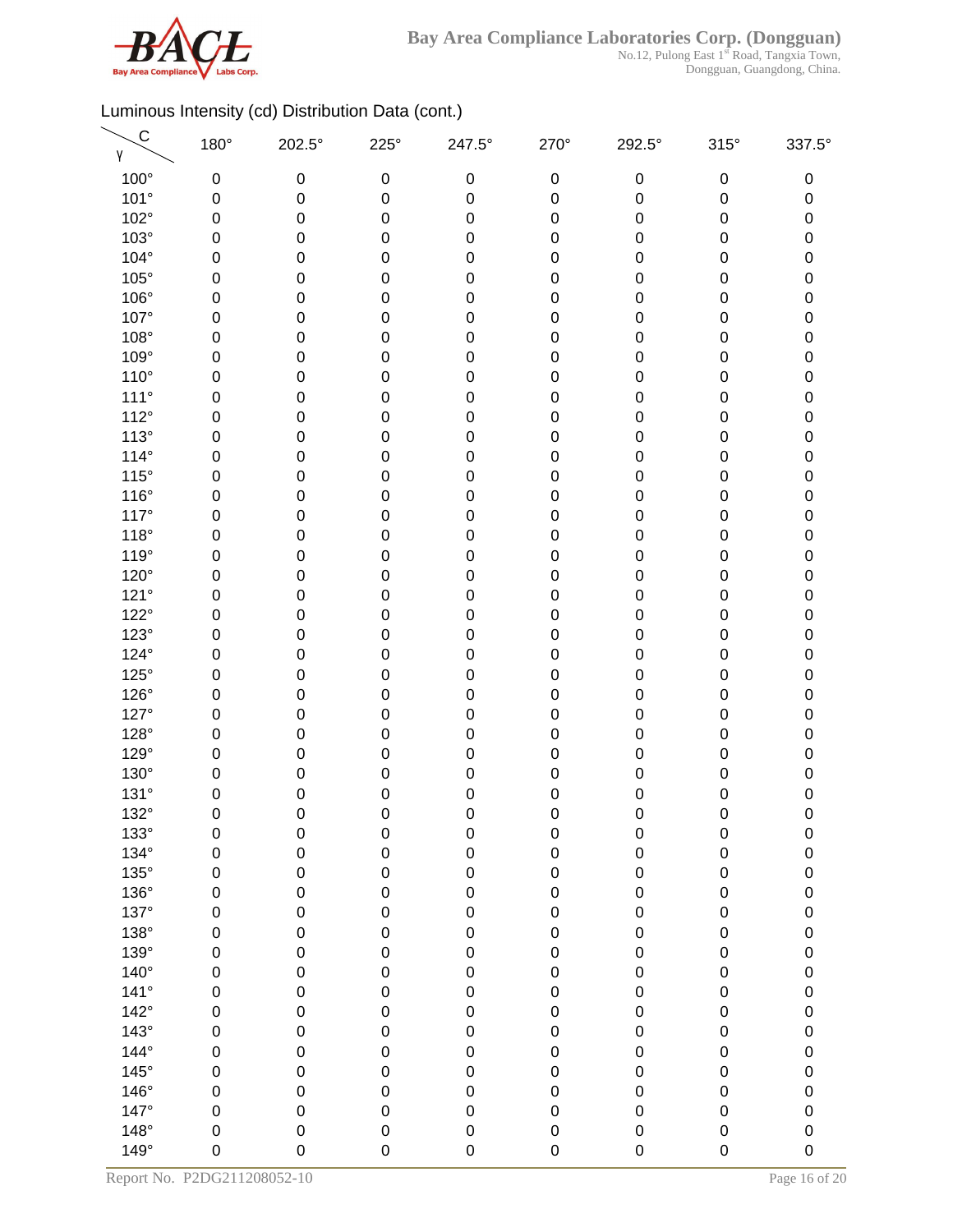

 $\overline{\phantom{0}}$ 

No.12, Pulong East 1<sup>st</sup> Road, Tangxia Town, Dongguan, Guangdong, China.

| $\mathsf{C}$<br>γ | 180°        | 202.5°           | $225^\circ$ | 247.5°           | 270°             | 292.5°      | $315^\circ$      | 337.5° |
|-------------------|-------------|------------------|-------------|------------------|------------------|-------------|------------------|--------|
| 150°              | $\mathbf 0$ | $\mathbf 0$      | $\mathbf 0$ | $\boldsymbol{0}$ | $\mathbf 0$      | $\mathbf 0$ | $\pmb{0}$        | 0      |
| 151°              | $\mathbf 0$ | $\mathbf 0$      | 0           | $\mathbf 0$      | $\mathbf 0$      | 0           | $\boldsymbol{0}$ | 0      |
| 152°              | $\mathbf 0$ | $\mathbf 0$      | 0           | $\mathbf 0$      | $\mathbf 0$      | 0           | $\boldsymbol{0}$ | 0      |
| 153°              | $\mathbf 0$ | $\mathbf 0$      | 0           | 0                | $\mathbf 0$      | 0           | $\mathbf 0$      | 0      |
| 154°              | $\mathbf 0$ | $\mathbf 0$      | 0           | 0                | $\mathbf 0$      | 0           | $\mathbf 0$      | 0      |
| 155°              | $\mathbf 0$ | $\mathbf 0$      | 0           | 0                | $\mathbf 0$      | 0           | $\mathbf 0$      | 0      |
| 156°              | $\mathbf 0$ | $\mathbf 0$      | 0           | 0                | $\mathbf 0$      | 0           | $\boldsymbol{0}$ | 0      |
| 157°              | 0           | $\mathbf 0$      | 0           | 0                | $\mathbf 0$      | 0           | 0                | 0      |
| 158°              | $\Omega$    | $\mathbf 0$      | 0           | 0                | $\boldsymbol{0}$ | 0           | 0                | 0      |
| 159°              | $\Omega$    | $\mathbf 0$      | 0           | 0                | $\boldsymbol{0}$ | 0           | 0                | 0      |
| 160°              | $\mathbf 0$ | $\mathbf 0$      | 0           | 0                | $\mathbf 0$      | 0           | $\mathbf 0$      | 0      |
| 161°              | $\mathbf 0$ | $\mathbf 0$      | 0           | $\mathbf 0$      | $\mathbf 0$      | 0           | $\mathbf 0$      | 0      |
| 162°              | $\mathbf 0$ | $\mathbf 0$      | 0           | 0                | $\mathbf 0$      | 0           | 0                | 0      |
| 163°              | $\mathbf 0$ | $\mathbf 0$      | 0           | $\mathbf 0$      | $\mathbf 0$      | 0           | $\boldsymbol{0}$ | 0      |
| 164°              | $\mathbf 0$ | $\mathbf 0$      | 0           | $\mathbf 0$      | $\mathbf 0$      | 0           | $\boldsymbol{0}$ | 0      |
| 165°              | $\mathbf 0$ | $\mathbf 0$      | 0           | 0                | $\mathbf 0$      | 0           | $\mathbf 0$      | 0      |
| 166°              | $\mathbf 0$ | $\mathbf 0$      | 0           | 0                | $\mathbf 0$      | 0           | $\mathbf 0$      | 0      |
| 167°              | $\mathbf 0$ | $\mathbf 0$      | 0           | $\mathbf 0$      | $\mathbf 0$      | 0           | $\boldsymbol{0}$ | 0      |
| 168°              | $\mathbf 0$ | $\pmb{0}$        | 0           | $\mathbf 0$      | $\mathbf 0$      | 0           | $\pmb{0}$        | 0      |
| 169°              | 0           | $\mathbf 0$      | 0           | 0                | $\mathbf 0$      | 0           | $\mathbf 0$      | 0      |
| 170°              | 0           | $\mathbf 0$      | $\mathbf 0$ | 0                | $\mathbf 0$      | 0           | 0                | 0      |
| $171^\circ$       | $\Omega$    | $\mathbf 0$      | 0           | 0                | $\mathbf 0$      | 0           | $\mathbf 0$      | 0      |
| 172°              | $\mathbf 0$ | $\mathbf 0$      | 0           | $\mathbf 0$      | $\mathbf 0$      | 0           | $\mathbf 0$      | 0      |
| $173^\circ$       | 0           | $\boldsymbol{0}$ | 0           | 0                | $\mathbf 0$      | 0           | 0                | 0      |
| 174°              | $\mathbf 0$ | $\boldsymbol{0}$ | 0           | $\mathbf 0$      | $\mathbf 0$      | 0           | $\boldsymbol{0}$ | 0      |
| $175^\circ$       | $\mathbf 0$ | $\mathbf 0$      | 0           | $\mathbf 0$      | $\mathbf 0$      | 0           | $\boldsymbol{0}$ | 0      |
| 176°              | $\mathbf 0$ | $\mathbf 0$      | 0           | $\mathbf 0$      | $\mathbf 0$      | 0           | $\boldsymbol{0}$ | 0      |
| $177^\circ$       | $\mathbf 0$ | $\boldsymbol{0}$ | 0           | $\mathbf 0$      | $\boldsymbol{0}$ | 0           | $\boldsymbol{0}$ | 0      |
| 178°              | $\mathbf 0$ | $\boldsymbol{0}$ | 0           | 0                | 0                | 0           | $\mathbf 0$      | 0      |
| 179°              | $\mathbf 0$ | 0                | 0           | $\mathbf 0$      | 0                | 0           | $\mathbf 0$      | 0      |
| 180°              | $\mathbf 0$ | $\mathbf 0$      | 0           | $\mathbf 0$      | 0                | 0           | $\mathbf 0$      | 0      |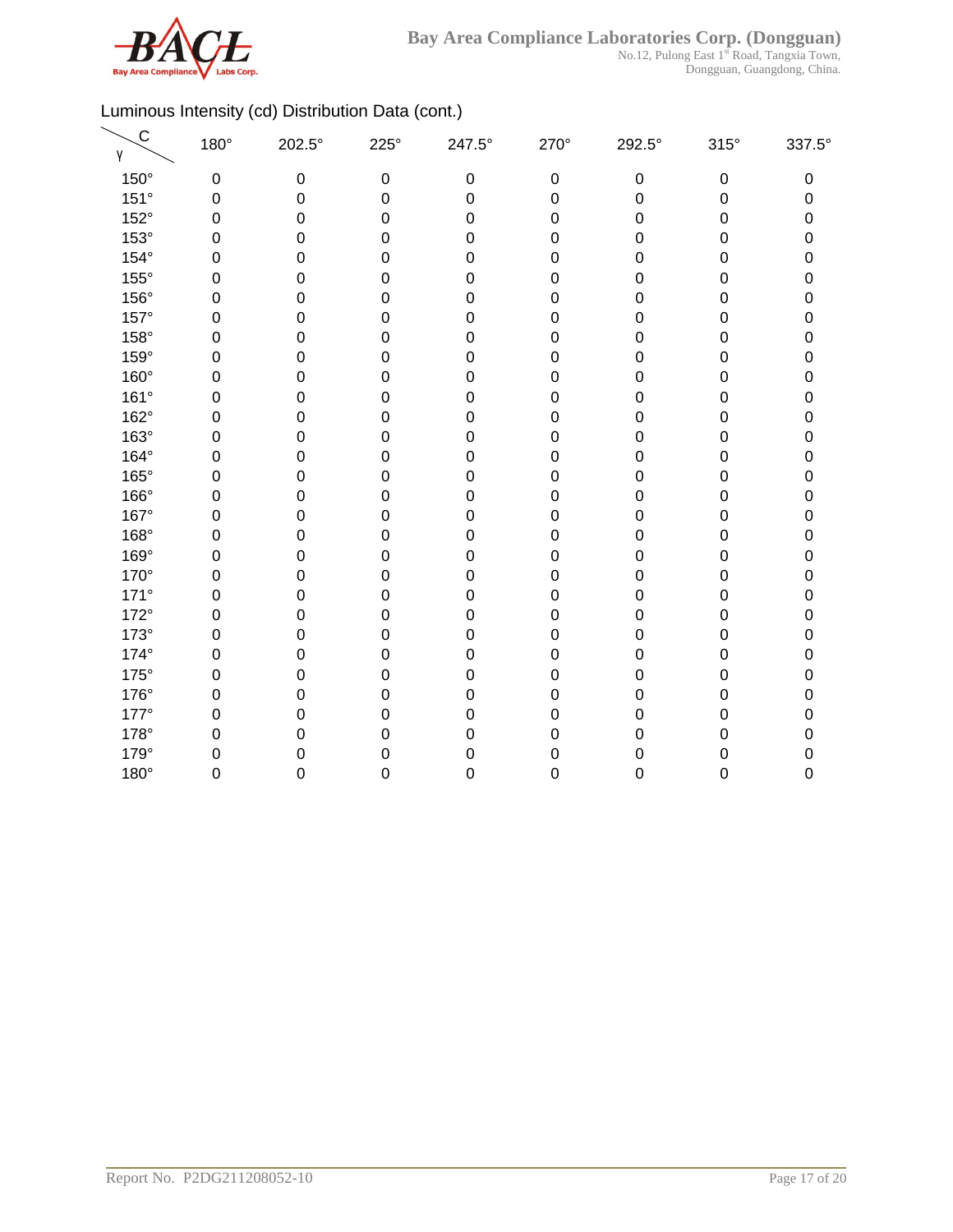

No.12, Pulong East 1<sup>st</sup> Road, Tangxia Town, Dongguan, Guangdong, China.

# Zonal Lumen Density Measurement

| Deg       | Flux (Im) | $\%$  | Deg       | Flux (Im) | $\%$   |
|-----------|-----------|-------|-----------|-----------|--------|
| $0 - 5$   | 7.9       | 1.27  | $0-5$     | 7.9       | 1.27   |
| $5 - 10$  | 23.9      | 3.82  | $0 - 10$  | 31.9      | 5.09   |
| $10 - 15$ | 40.0      | 6.40  | $0 - 15$  | 71.9      | 11.49  |
| 15-20     | 54.9      | 8.78  | $0 - 20$  | 126.8     | 20.27  |
| 20-25     | 63.4      | 10.14 | $0 - 25$  | 190.2     | 30.41  |
| 25-30     | 65.9      | 10.53 | $0 - 30$  | 256.1     | 40.94  |
| 30-35     | 69.1      | 11.04 | $0 - 35$  | 325.1     | 51.98  |
| 35-40     | 71.2      | 11.38 | $0 - 40$  | 396.3     | 63.36  |
| 40-45     | 71.4      | 11.42 | $0 - 45$  | 467.7     | 74.78  |
| 45-50     | 62.5      | 9.98  | $0 - 50$  | 530.2     | 84.76  |
| 50-55     | 43.8      | 7.01  | $0 - 55$  | 574.0     | 91.77  |
| 55-60     | 16.3      | 2.60  | $0 - 60$  | 590.3     | 94.37  |
| 60-65     | 12.3      | 1.97  | $0 - 65$  | 602.6     | 96.34  |
| 65-70     | 9.2       | 1.47  | $0 - 70$  | 611.8     | 97.81  |
| 70-75     | 6.4       | 1.03  | $0 - 75$  | 618.2     | 98.84  |
| 75-80     | 4.0       | 0.64  | $0 - 80$  | 622.2     | 99.48  |
| 80-85     | 2.1       | 0.33  | $0 - 85$  | 624.3     | 99.81  |
| 85-90     | 0.5       | 0.09  | $0 - 90$  | 624.8     | 99.90  |
| 90-95     | 0.0       | 0.00  | $0 - 95$  | 624.8     | 99.90  |
| 95-100    | 0.0       | 0.00  | $0 - 100$ | 624.8     | 99.90  |
| 100-105   | 0.0       | 0.00  | $0 - 105$ | 624.8     | 99.90  |
| 105-110   | 0.0       | 0.00  | $0 - 110$ | 624.8     | 99.90  |
| 110-115   | 0.0       | 0.00  | $0 - 115$ | 624.9     | 99.90  |
| 115-120   | 0.0       | 0.00  | $0 - 120$ | 624.9     | 99.90  |
| 120-125   | 0.0       | 0.01  | $0 - 125$ | 624.9     | 99.91  |
| 125-130   | 0.0       | 0.00  | $0 - 130$ | 624.9     | 99.91  |
| 130-135   | 0.0       | 0.01  | $0 - 135$ | 625.0     | 99.92  |
| 135-140   | 0.1       | 0.01  | $0 - 140$ | 625.0     | 99.93  |
| 140-145   | 0.1       | 0.01  | $0 - 145$ | 625.1     | 99.94  |
| 145-150   | 0.1       | 0.01  | $0 - 150$ | 625.2     | 99.95  |
| 150-155   | 0.1       | 0.01  | $0 - 155$ | 625.2     | 99.96  |
| 155-160   | 0.1       | 0.02  | $0 - 160$ | 625.3     | 99.98  |
| 160-165   | 0.1       | 0.01  | $0 - 165$ | 625.4     | 99.99  |
| 165-170   | 0.0       | 0.00  | $0 - 170$ | 625.4     | 99.99  |
| 170-175   | 0.0       | 0.01  | $0 - 175$ | 625.5     | 100.00 |
| 175-180   | 0.0       | 0.00  | $0 - 180$ | 625.5     | 100.00 |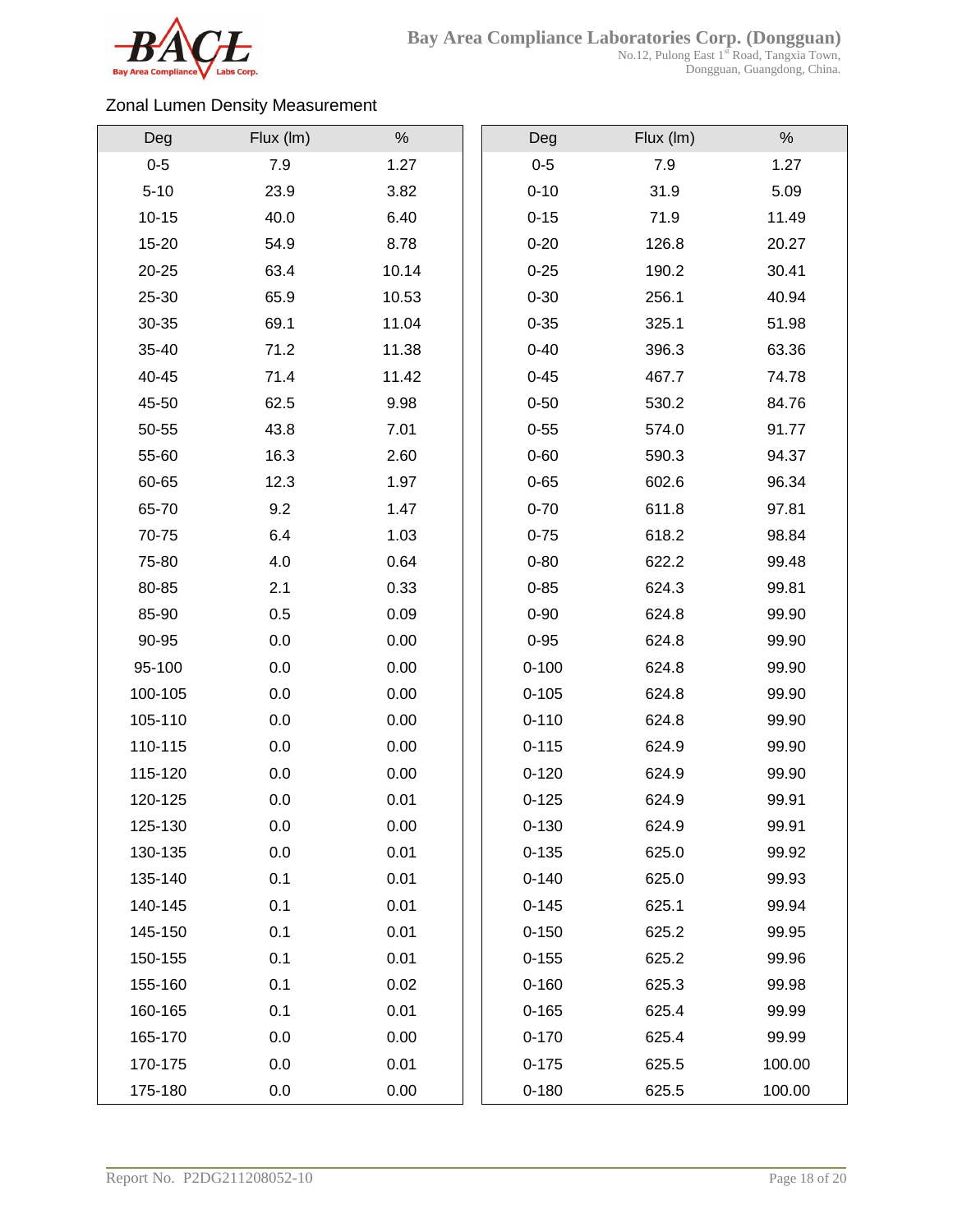

# 6. Product Photo